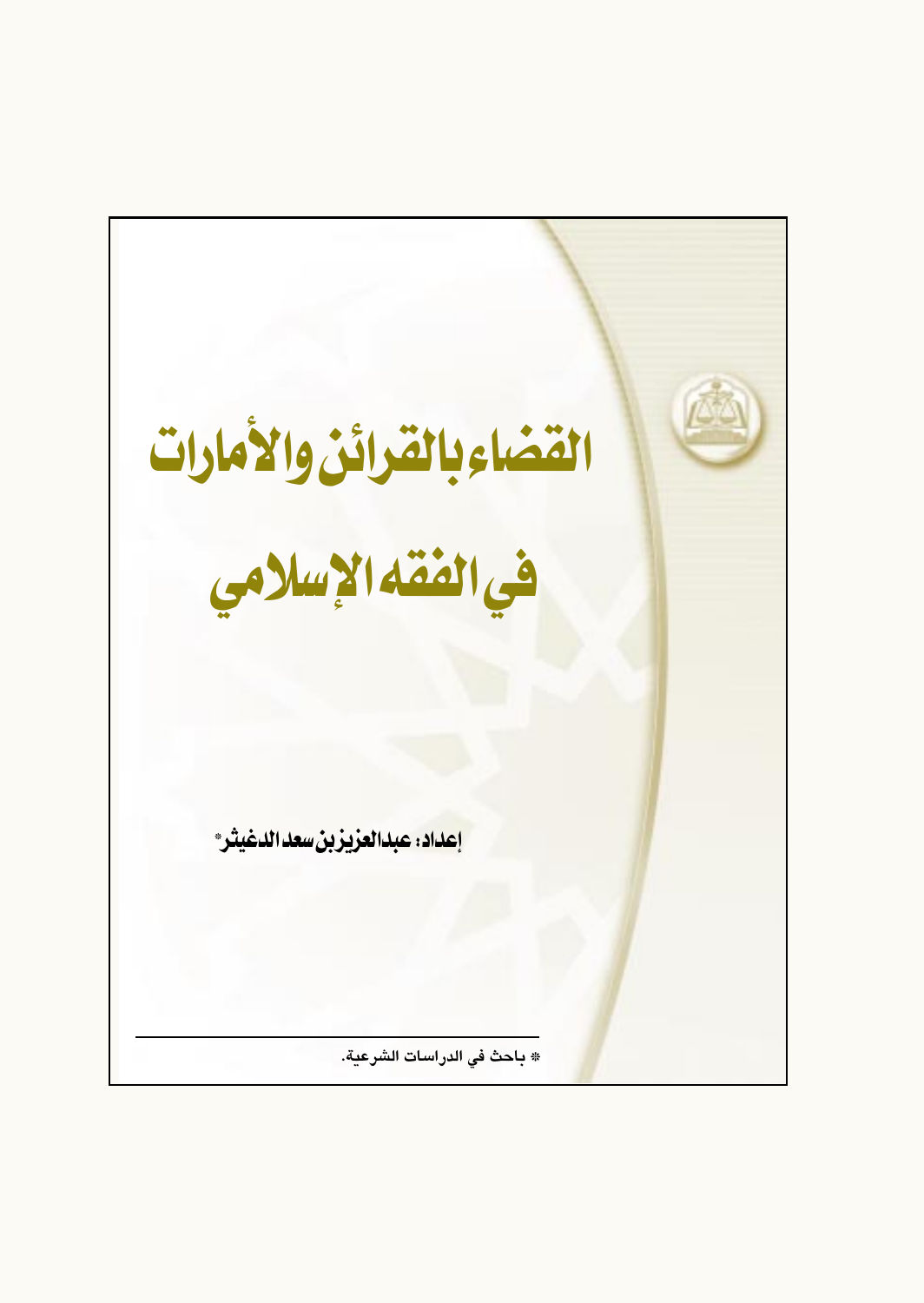الحمد لله رب العالمين والصلاة والسلام على نبينا محمد وعلى أله وصحبه أجمعين ، أما يعد :

فإن إرادة العدل ونصرة المظلوم من أهم مقاصد القضاء في الإسلام، ولا يتأتى ذلك إلا بإطلاق حرية القاضي للبحث في القضية والنظر في ما يكتنفها من أحوال وأمارات . ومن أشهر مسائل البينات القضائية ، مسألة القضاء بالأمار ات والقرائن . وفي هذا البحث تحقيق لهذه المسألة بذكر الخلاف فيها وحجة كل قول، ومن الله الهداية والتوفيق .

## المطلب الأول تحقيق المقصود بالقرائن القضائية

القرينة لغةً : مأخوذة من المصاحبة(١)، ويراد بها العلامة . والمراد بالقرينة القاطعة في الاصطلاح، الأمارة البالغة حد اليقين(٢) . والمراد بالتعريف ما أجمع عليه العلماء، ولكننا نريد في هذا المبحث القرائن الظنية الغالبة في هذا المبحث، فيكون التعريف المختار :

> (١) لسان العرب والصحاح ٦ / ٢١٨١ مادة قرن. (٢) مجلة الأحكام العدلية (١٧٤١). الصطل العدد (٢٨) شوال ١٤٢٦هـ - ١٤٠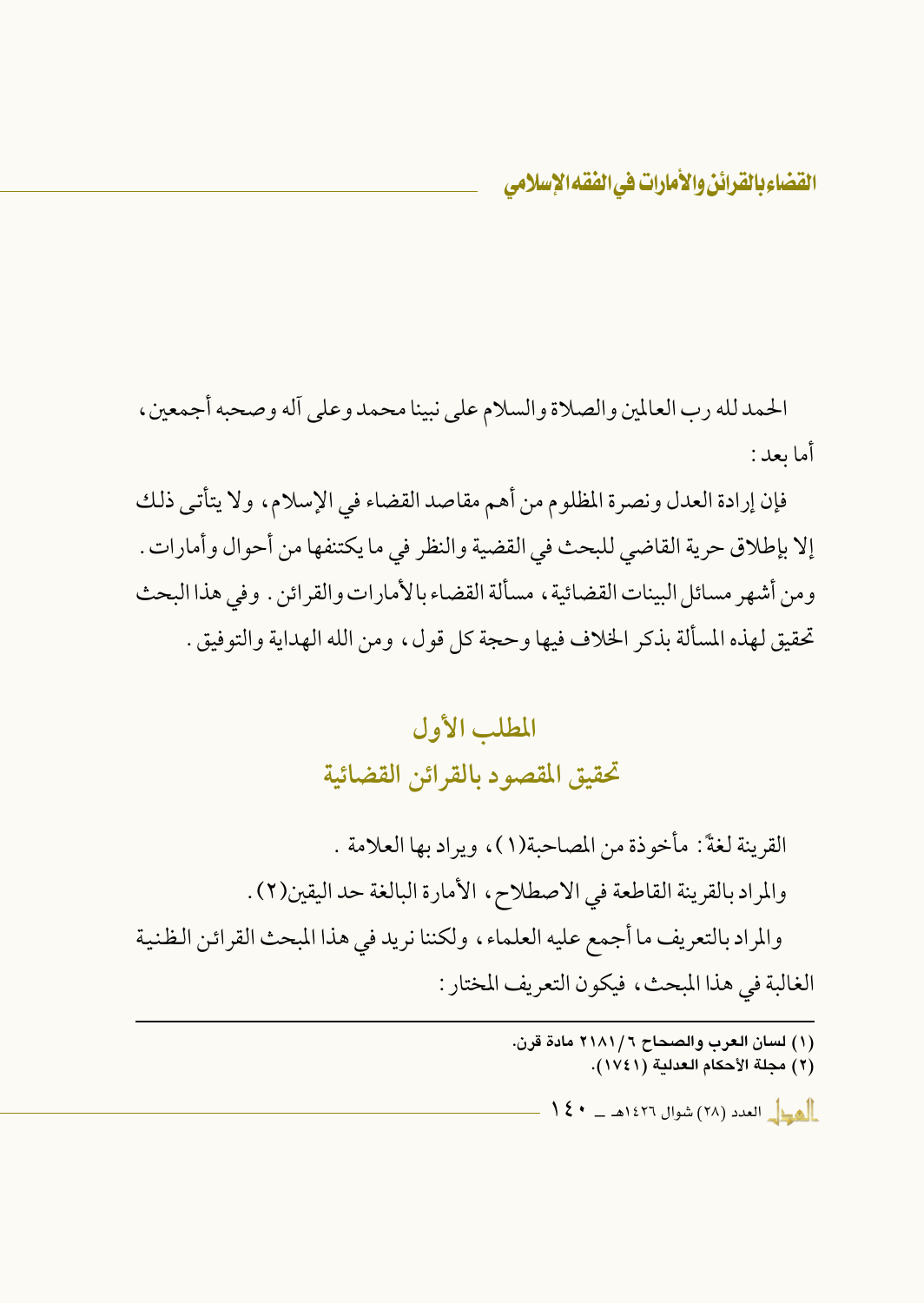عيدالعزيز بن سعدالدغيثر

القرينة القضائية : هي كل أمارة ظاهرة تقارن شيئاًخفياً فتدل عليه(٣) . وعليه فالقرائن أنواع:

١- قرائن قطعية، وهي حجة بلا خلاف . قال ابن نجيم في موضع أخر : «الحجة بينة عادلة أو إقرار أو نكول عن يمين أو يمين أو قسامة أو علـم الـقـاضـي بـعـد توليتـه أو قرينـة قاطعة»(٤) . وفي مجلة الأحكام العدلية ذكر أن أحد أسباب الحكم : القرينة القاطعة(٥) .

٢- قرائن ظنية، وهي التبي فيها الخلاف . كالاختلاف في أثاث البيت بين المرأة والرجل، فهل يحكم بما يصلح للرجل له، وما يصلح للمرأة لها أم لا . فالخلاف فيها مشهور، وهو مبني علي الخلاف في مسألتنا .

٣- قرائن متوهمة ، كوجود الدم على قميص يوسف ، فإنه قرينة على صدق دعوى إخوته ، لكن عدم تمزيقه قرينة أخرى أقوى منها تدل على كذب الدعوى . وهي قرينة مر دودة . إلا أن القاضي قد يختلف نظر ه في القرينة ، فقد يراها قطعية ويراها غير ه ظنية ، وقد يراها متوهمة ويراها غيره متوهمة، والعبرة بنظر الغالب، والله أعلم.

# المطلب الثانى حكم اعتبار القرائن حجة عند القاضي

لا خلاف بين جمهور فقهاء المذاهب في بناء الحكم على القرينة القاطعة ، ويختلفون

- (٣) تعارض البينات /١٤٢، المدخل الفقهي العام ٩١٨/٢.
	- (٤) الأشباه والنظائر /٢٤٧.
	- (٥) مجلة الأحكام العدلية المادة ١٧٤٠.

ا كا ال العدد (٢٨) شوال ١٤٢٦هـ [[جيد]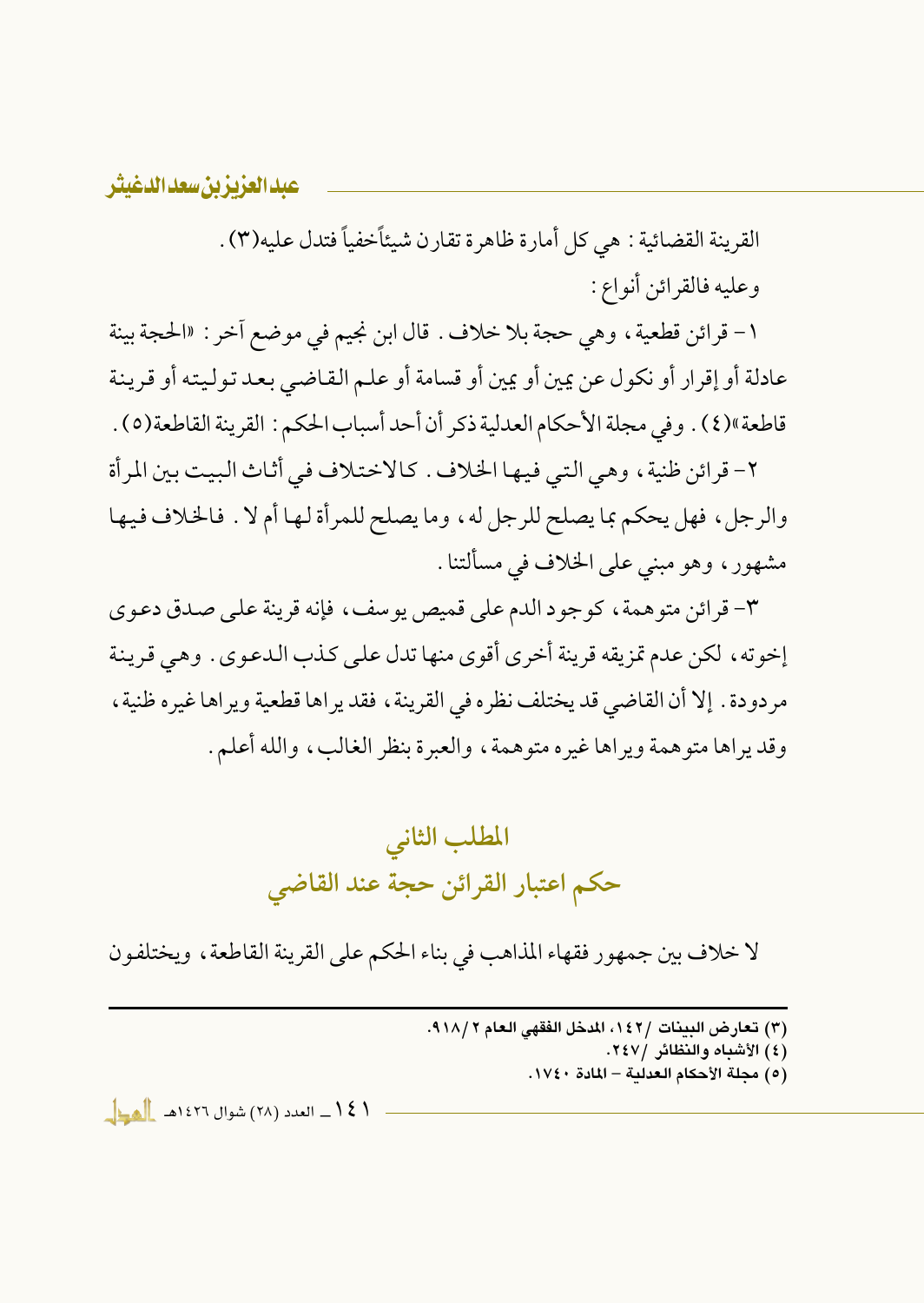في التفاصيل والجزئيات(٦)، ويستثني من ذلك الحدود، إذ الخلاف فيها مشهور . ومع ما للقرائن من دور في تبيين الحق نلحظ عدم إفر ادها بالذكر ، كالشهادة والإقرار لدى كثير من الفقهاء احتياطاً واحترازاً من قضاة السوء وسداً للذريعة، إذ قد يحكم قاض بحكم ويبنيه على قرائن ضعيفة(٧) .

وقد نصر هذا القول جماعة من المحققين والأئمة ، فعند ذكر القرافي حجح القضاء التي أوصلها إلى سبع عشرة حجة ، ذكر منها القافة وشواهد الأحوال(٨) . وهي الأمارات والقرائن .

وقال المرداوي عند كلامه عن تنازع ذي اليد مع غيره: «وقال في التمهيد: يده بينة . . . »(٩) . واليد قرينة من القرائن المعتبر ة .

بل نجد شيخ الإسلام نسب القول بأن البينة ما يبين الحق ويظهره إلى الجمهور ، ففي الفتاوي: والأصل عند جمهورهم أن اليمين مشروعة في أقوى الجانبين، والبينة عندهم اسم لما يبين الحق، وبينهم نزاع في تفاريع ذلك، فتارة تكون لوثاً مع أيمان القسامة، وتارة يكون شاهداً ويميناً، وتارة تكون دلائل غير الشهود كالصفة للقطة(١٠)، وقال ابن القيم رحمه الله : والبينة كل ما يبين له صدق أحدهما – يعني الخصمين– من إقرار أو شهادة . . . أو القرائن الظاهرة عند الجمهور كمالك وأحمد وأبي حنيفة كتنازع الرجل وامرأته في ثيابهما(١١) ، وممن نصر إفرادالأمارات بكونها حجة معتبرة شرعاً شيخُ الإسلام، وتلميذه

| (٦) الإسلام عقيدة وشريعة لمحمود شلتوت ٤٦٩ عن وسائل الإثبات ٥٠٠.      |
|----------------------------------------------------------------------|
| (٧) وسائل الإثبات ٥٠٠.                                               |
| (٨) تهذيب الفروق ٢٤٨/٢.                                              |
| (۹) الإنصاف مع الشرح ۲۹/ ۱۲۳.                                        |
| (۱۰) مجموع الفتاوى ٣٩٢/٣٥.                                           |
| (١١) ملخصا من بدائع الفرائد بواسطة الفواكه العديدة لابن منقور ١٩٢/٢. |
| الهيال العدد (٢٨) شوال ١٤٢٦هـ _ ١٤٢                                  |
|                                                                      |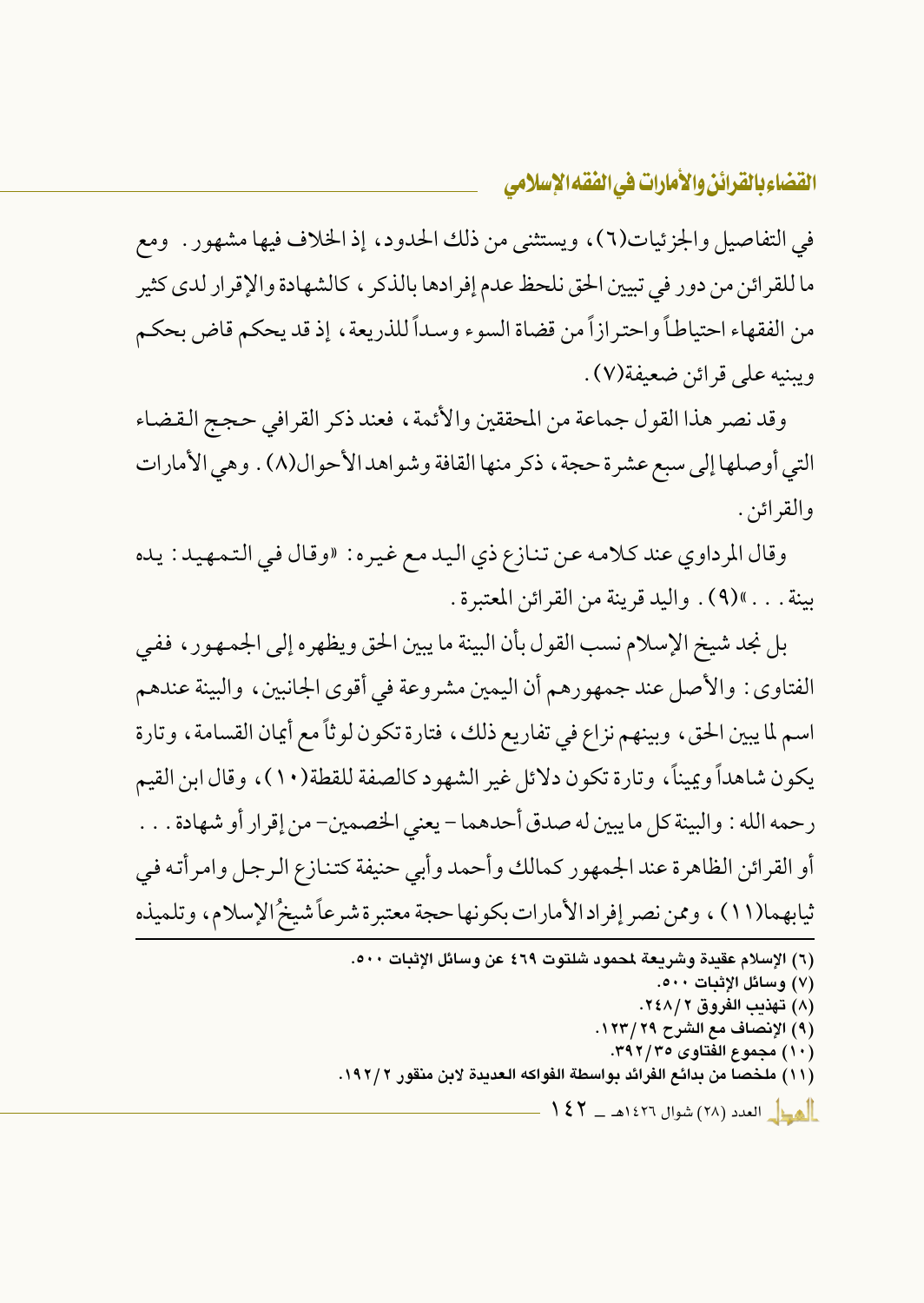#### عيد العزيز بن سعد الدغيثر

ابن القيم، وابن فرحون(١٢)، ونسبه الزحيلي إلى صديق حسن خان(١٣) وكثير من الباحثين المعاصرين من أمثال الدكتور محمد الـزحيـلـي(١٤) والدكتور محـمـد الشنقيطي (١٥) والدكتورة بدرية حسونة(١٦) .

والاحتجاج بالأمارات والقرائن مستند إلىي أدلة قوية من الكتاب والسّنّة وعمل الصّحاية :

١- فأمّا الكتاب، فقوله تعالى : ﴿وجاءوا على قميصه بدم كذب﴾ (يوسف : ١٨) فقد روى أنَّ إخوة يوسف لَّا أتوا بقميصه إلى أبيهم تأمَّله، فلم ير خرقاً ولا أثر ناب، فاستدلَّ به على كذبهم، فكان موقفه أن : ﴿قال بل سولت لكم أنفسكم أمراً﴾، فحكم بكذبهم لقرينة عدم تمزق القميص .

٢- وقوله تعالى : ﴿وشهد شاهد من أهلها إن كان قميصه قد من قبل فصدقت وهو من الكاذبين، وإن كان قميصه قد من دبر فكذبت وهو من الصادقين فلما رأى قميصه قد من دبر قال إنه من كيدكن﴾ (يوسف :٢٦-٢٨) . فاستدل الحاكم بتمزق القميص من الخلف على أنه كان هارباً، وأن دعواها كاذبة، ولم يرد شرعنا بإنكار مثل هذا الحكم(١٧)، قال ابن القيم : فتوصل بقد القميص إلى معرفة الصادق منهما من الكاذب . وهذا لـوث في أحد المتنازعين ، يبين به أولاهما بالحق . وقد ذكر الله سبحانه اللوث في دعوى المال

> (١٢) تعصرة الحكام ٢٠٢/١. (١٣) ظفر اللاظي ٩٦. (١٤) وسائل الإثبات ٢٦. (١٥) تعارض البينات ٣٧. (١٦) إثبات جرائم الحدود ٢٢. (١٧) أضواء البيان للشنقيطي ٦٩/٣.

١٤٣ ــ العدد (٢٨) شوال ١٤٢٦هـــ <mark>الصيد</mark>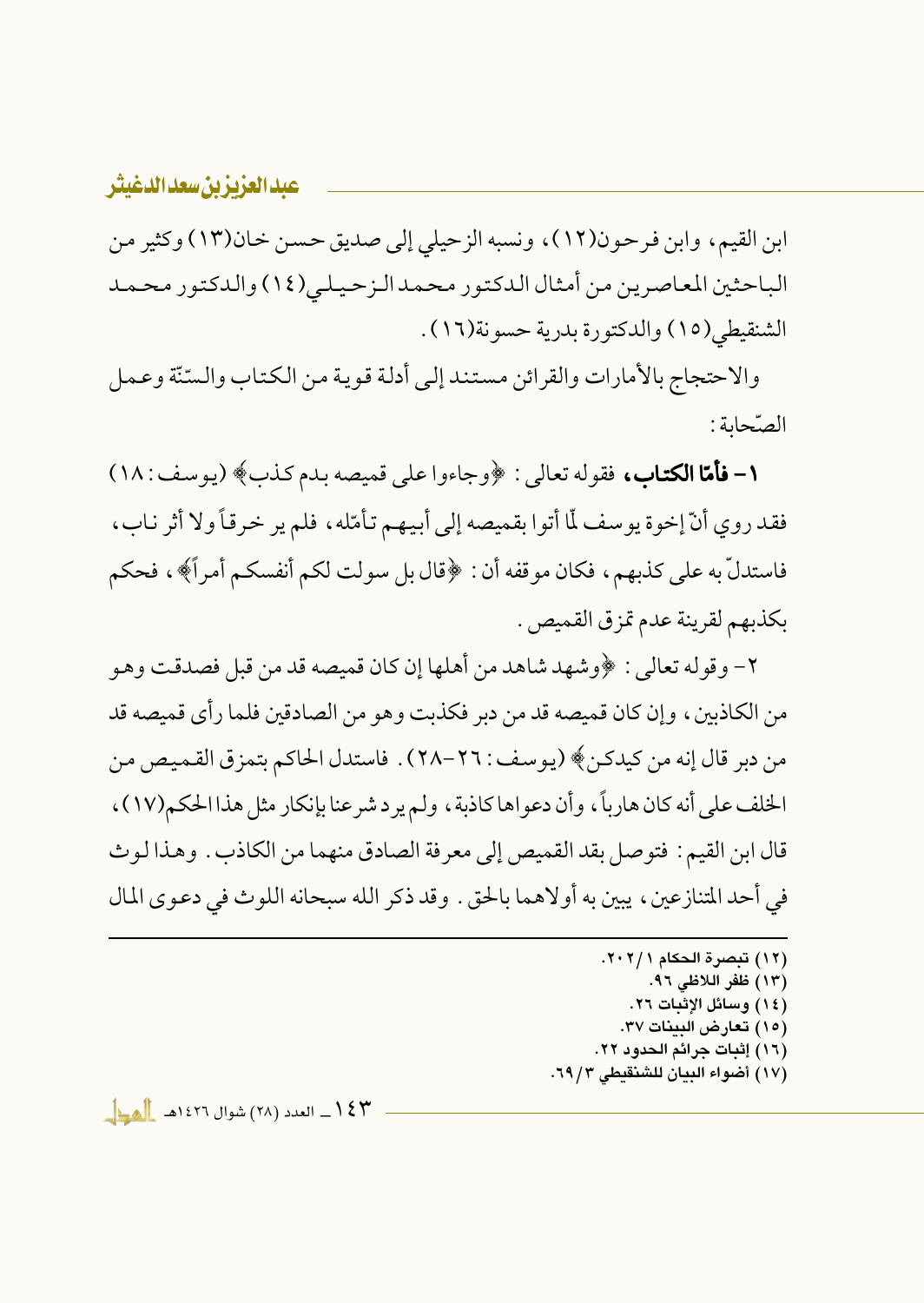في قصة شهادة أهل الذمة على المسلمين في الوصية في السفر ، وأمر بالحكم بموجبه . وحكم النبي صلى الله عليه وسلم بموجب اللوث في القسامة ، وجوز للمدعين أن يحلفوا خمسين يميناً، يستحقون بعدها دم القتيل(١٨)، فهذا لوث في الدماء، والذي في سورة المائدة لوث في الأموال، والذي في سورة يوسف لوث في الـدعـوى فـي الـعـرض ونحوه(١٩).

٣- وفي قول سليمان نبي الله صلى الله عليه وسلم للمر أتين اللتين ادعتا الولد . فحكم به داود صلى الله عليه وسلم للكبرى فقال سليمان : «ائتونى بالسكين أشقه بينكما»، فسمحت الكبرى بذلك فقالت الصغرى : «لا تفعل ير حمك الله ، هو ابنها» ، وقد عـلـق ابن القيم على القصة فقال : فقضى به للصغرى(٢٠)، فأي شيء أحسن من اعتبار هذه القرينة الظاهرة، فاستدل برضا الكبرى بذلك، وأنها قصدت الاسترواح إلى التأسى بمساواة الصغرى في فقد ولدها، وبشفقة الصغرى عليه، وامتناعها من الرضا بذلك : على أنها هي أمه، وأن الحامل لها على الامتناع هو ما قام بقلبها من الرحمة والشفقة التي وضعها الله تعالى في قلب الأم، وقويت هذه القرينة عنده، حتى قدمها على إقرارها، فإنه حكم به لها مع قولها : «هو ابنها» . وهذا هو الحق، فإن الإقرار إذا كان لعلة اطلع عليها الحاكم لم يلتفت إليه أبداً(٢١) . وعن قصة سليمان هذه يقول النووي : «ولم يكن مراده أن يقطعه حقيقة، وإنما أراد اختبار شفقتهما لتتميز له الأم، فلما تميزت عرفها»(٢٢).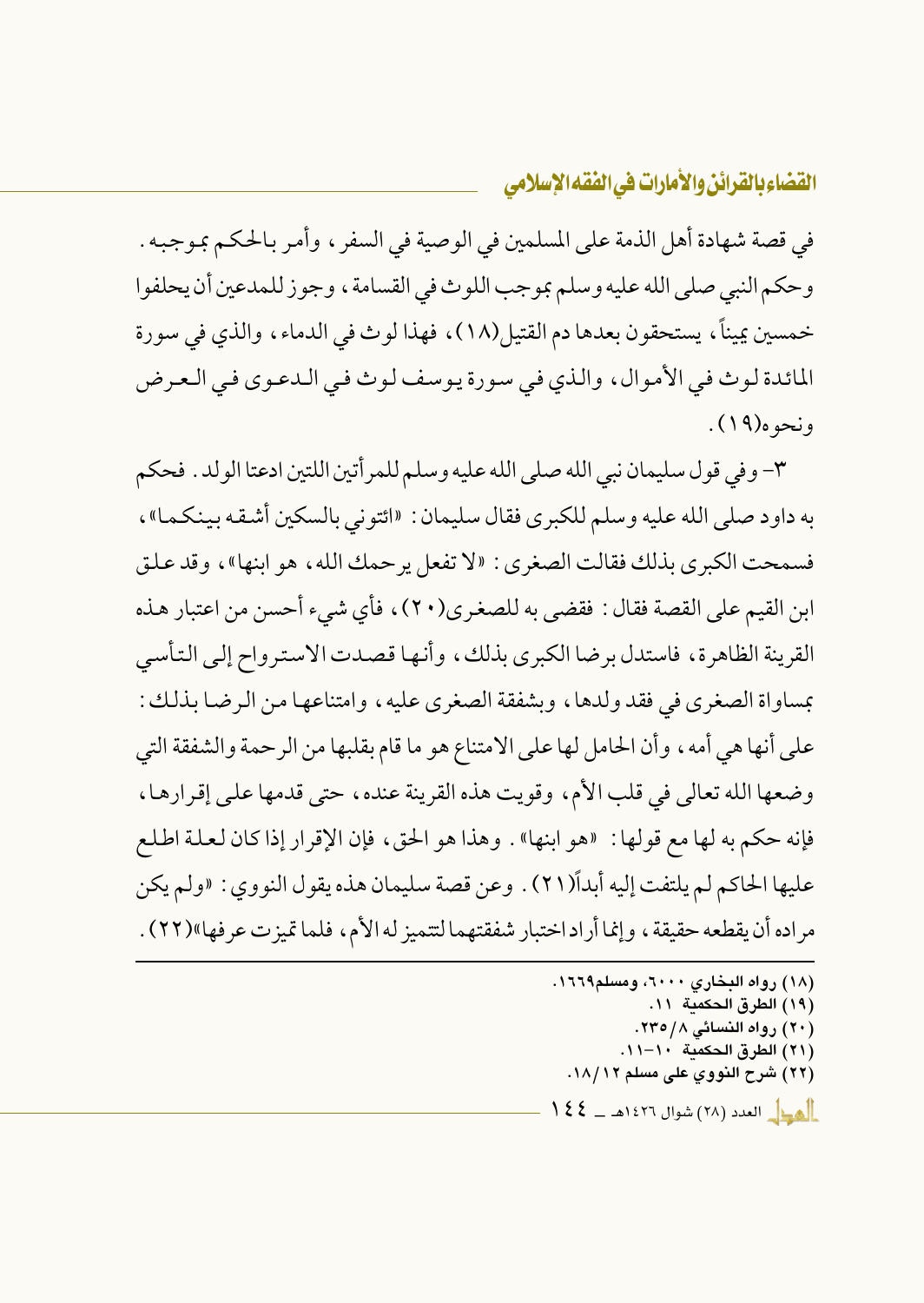٤- وأمّا السّنّة « فما وقع في غزوة بدر لابني عفراء، لّا تداعيا قتل أبي جهل . فقال لهما رسول اللَّه صلى الله عليه وسلم هل مسحتما سيفيكما ؟ فقالا : لا . فقال : أرياني سيفيكما، فلمَّا نظر إليهما قال : هذا قتله وقضي له بسلبه » . فاعتمد صلى الله عليه وسلم على الأثر في السّيف(٢٣) .

٥- ومن ذلك أن النبي صلى الله عليه وسلم أمر الملتقط أن يدفع اللقطة إلى واصفها ، وأمره أن يعرف عفاصها ووعاءها ووكاءها(٢٤)، فجعل وصفه لها قائما مقام البينة ، بل ربما يكون وصفه لها أظهر وأصدق من البينة .

٦- ومن ذلك : «أن النبي صلى الله عليه وسلـم قـاتـل أهـل خيبـر حتـى ألجـأهـم إلـي قصرهم، فغلب على الأرض والزرع والنخل فصالحوه على أن يجلوا منها ولهم ما حملت ركابهم ولرسول الله صلى الله عليه وسلم الصفراء والبيضاء ويخرجون منها، واشترط عليهم ألا يكتموا ولا يغيبوا شيئاً، فإن فعلوا فلا ذمة لهم ولا عهد، فغيبوا مَسْكاً فيه مال وحلى لحيي بن أخطب كان احتمله معه إلى خيبر حين أجليت النضير . فقال : رسول الله صلى الله عليه وسلم لعم حيى : ما فعل مسك حيى الذي جاء به من النضير ؟ فقال أذهبته النفقات والحروب، فقال : العهد قريب وإلمال أكثر من ذلك ، فدفعه رسول الله صلى الله عليه وسلم إلى الزبير فمسه بعذاب . وقد كان حيى قبل ذلك دخل خربة فقال : قد رأيت حييا يطوف في خربة ههنا، فذهبوا وطافوا فوجدوا المسك في الخربة، فقتل رسول الله صلى الله عليه وسلم ابني حقيق» (٢٥) .

- (٢٣) رواه البخاري (فتح ٢٤٦/٥) ومسلم (نووي ٢١/١٢–٢٥). (٢٤) رواه البخاري (فتح ٢٥/٥ ومسلم ١٣٤٥.
	- (٢٥) رواه البيهقي في الكبرى ١٣٧/٩ (١٨١٦٨).

0 كم ( \_ العدد (٢٨) شوال ١٤٢٦هـ [[جمعة]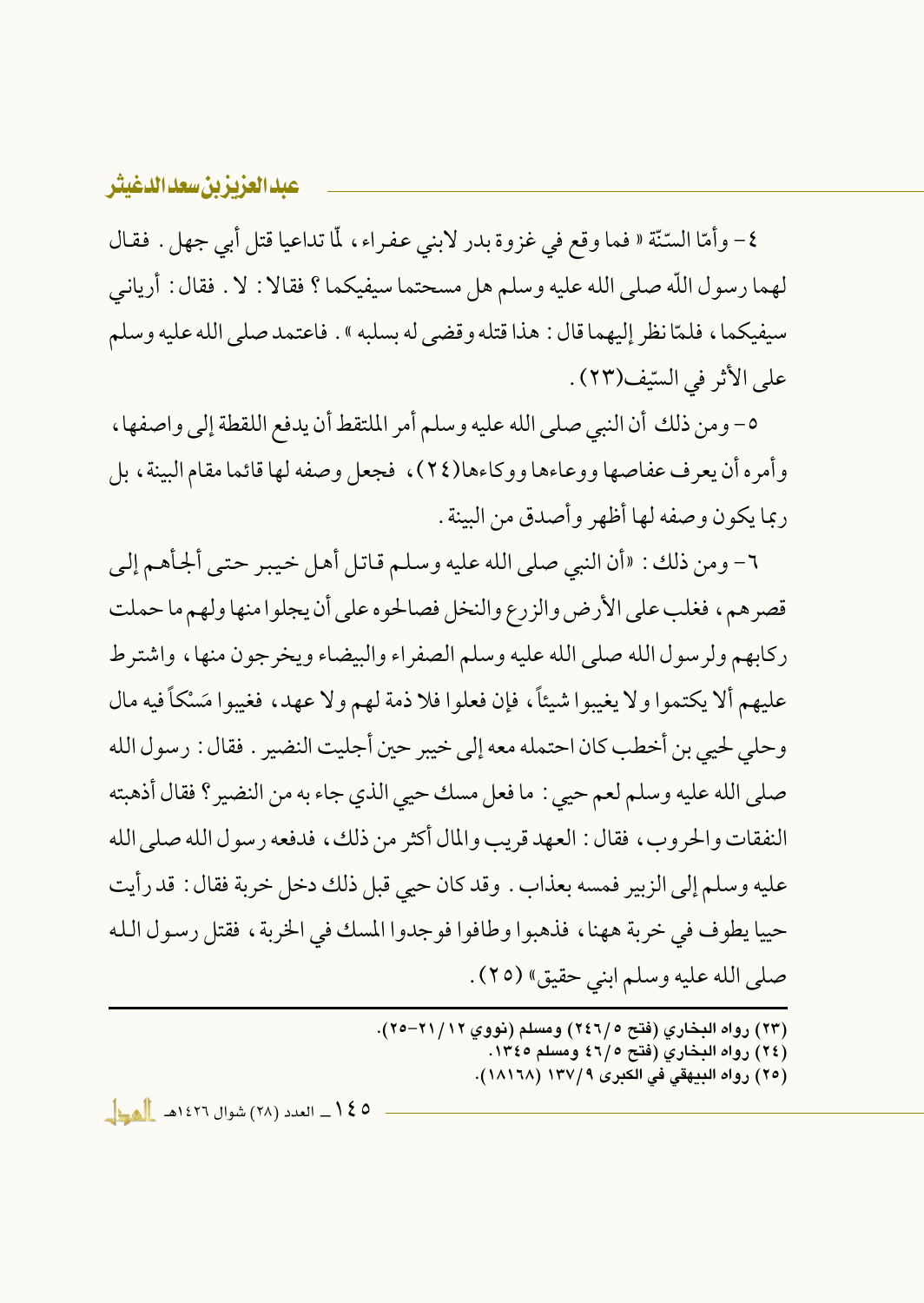٧- وقد روى جابر بن عبد الله قال : «أردت السفر إلى خيبر ، فأتيت النبي صلى الله عليه وسلم فقلت له : إني أريد الخروج إلى خيبر ، فقال : إذا أتيت وكيلي فخذ منه خمسة عشر وسقاً، فإذا طلب منك أية، فضع يدك على ترقوته» (٢٦) .

٨- وأمَّا عمل الصَّحابة ، فمنه حكم عمر رضي الله عنه برجم المرأة إذا ظهر بها حمل وليس لها زوج . وجعل ذلك يقوم مقام البيّنة في أنّها زانية ، وكذلك السّكران إذا قاء الخمر .

٩- ومن ذلك : ماجاء في حديث أبي رافع قال : « سمعت علياً رضي الله عنه يقول : بعثني رسول الله صلى الله عليه وسلم أنا والزبير والمقداد بن الأسود، قال : انطلقوا حتى تأتوار وضة خاخ فإن بها ظعينة ومعها كتاب ، فخذوه منها ، فانطلقنا تعادي بنا خيلنا حتى انتهينا إلى الروضة ، فإذا نحن بالظعينة فقلنا : أخر جي الكتاب فقالت : ما معي من كتاب ، فقلنا : لتخرجن الكتاب أو لنلقين الثياب ، فأخرجته من عقاصها ١٧٧) .

١٠- أن الصحابة قضوا بالقرائن في كثير من الوقائع القضائية، وقد ساق ابن القيّم كثيراً من الوقائع الّتي قضي فيها الصّحابة رضي الله عنهم بناءً على القرائن ، وانتهى إلى تفسير قوله صلى الله عليه وسلم : « البيّنة على المدّعى » بأنّ المراد بالبيّنة ما يظهر صحَّة دعوى المدِّعي . فإذا ظهر صدقه بأيّ طريق من طرق الحكم ، ومنها القرينة ، حكم له .

العطيم العدد (٢٨) شوال ١٤٢٦هـ \_ ٢ كم 1

<sup>(</sup>٢٦) رواه أبو داود ٣٦٣٢ ومن طريقه البيهقي في الكبـري٦ / ٨٠ (١١٢١٤)، ورواه الدارقطني في سننــه ٤ / ١٥٤، وهو ضعيف لأن ابن إسحاق مشهور بالتدليس وقد عنعن. وضعفه المنذري كما في عون المعبود ١٠ / ٤٤ وابن القطان كما في نصب الراية ٤ /٩٤، والألباني في ضعيف الجامع(٢٨٨). (۲۷) رواه البخاري (۲۸٤٥) ومسلم (۲٤٩٤).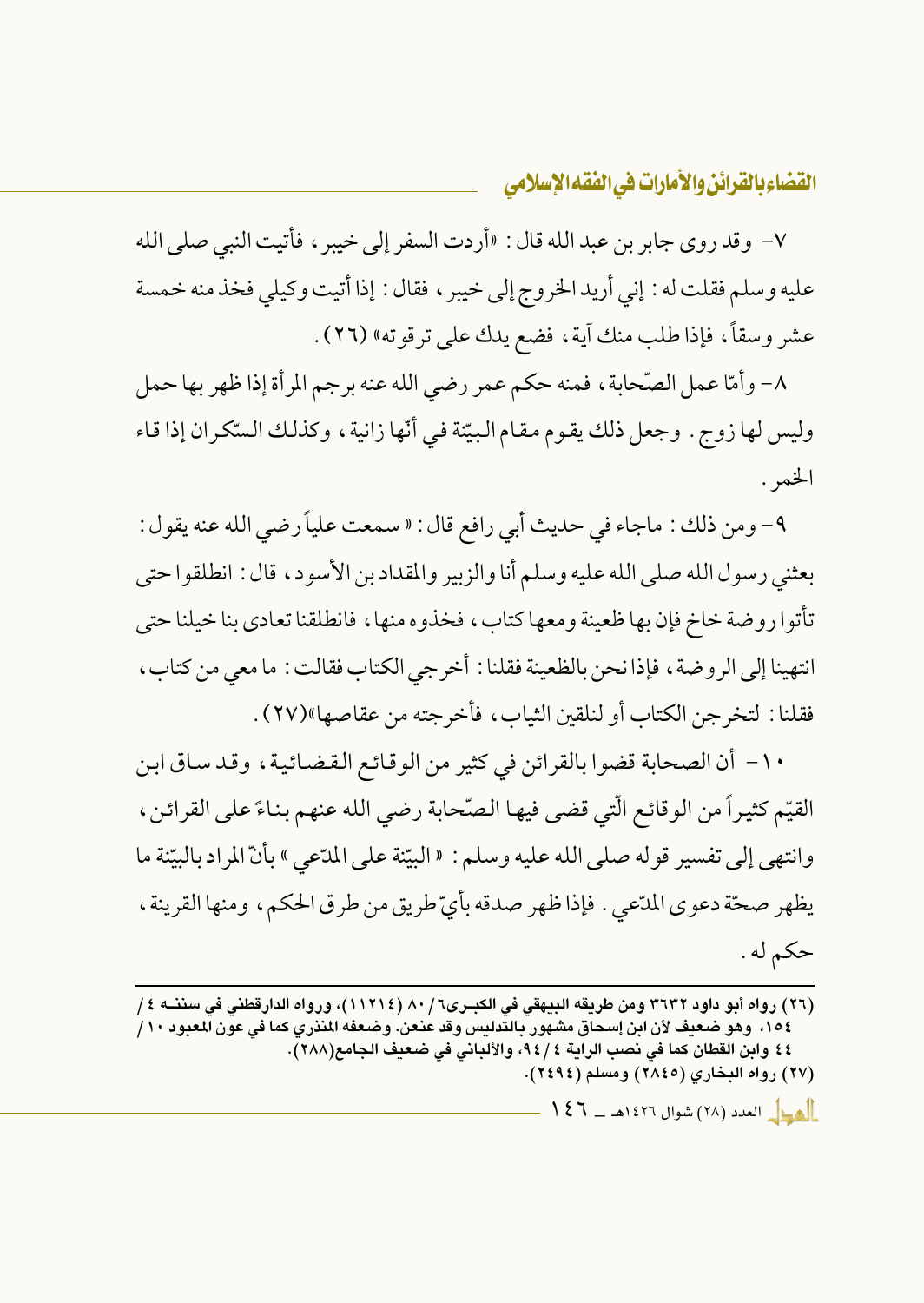### عيدالعزيز بن سعدالدغيثر

١١- كما استدلوا بالمقصود الشرعى للقضاء ألا وهو إحقاق الحق وإقامة العدل، قال ابن القيم : « فإذا ظهرت أمارات العدل فثم شرع الله والله سبحانه أعلم وأحكم ، وأعدل أن يخص طرق العدل وأماراته وأعلامه بشيء، ثم ينفي ما هو أظهر منها وأقوى دلالة، وأبين أمارة فلا يجعله منها، ولا يحكم عند وجودها وقيامها بموجبها»(۲۸).

ومن أروع الأحكام العجيبة الموافقة للعدل أنه جاء رجلان إلى إياس بن معاوية ؛ يختصمان في قطيفتين : إحداهما حمراء ؛ والأخرى خضراء ؛ فقال أحدهما : دخلت الحوض لأغتسل، ووضعت قطيفتي، ثم جاءهذا، فوضع قطيفته تحت قطيفتي، ثم دخل فاغتسل، فخرج قبلي، وأخذ قطيفتي فمضي بها ؛ ثم خرجت فتبعته، فزعم أنها قطيفته؛ فقال: ألك بينة ؟ قال: لا . قال: ائتوني بمشط ؛ فأتى بمشط، فسرح رأس هـذا، ورأس هذا . فخرج من رأس أحدهما صوف أحمر ، ومن رأس الآخر صوف أخضر ؛ فقضي بالحمراء للذي خرج من رأسه الصوف الأحمر ، وبالخضر اء للذي خرج من رأسه الصوف الأخضر .

وليعلم أن القرائن إنما يصار إليها عند انعدام جميع وسائل الإثبات الأخرى أو تعارضها فالقضاء بها للضرورة (٢٩) .

- (٢٨) الطرق الحكمية ١٨.
- (٢٩) السياسة القضائية في عهد عمر ٧٣١.

1 \$ 1 \_ العدد (٢٨) شوال ١٤٢٦هـ ||هط|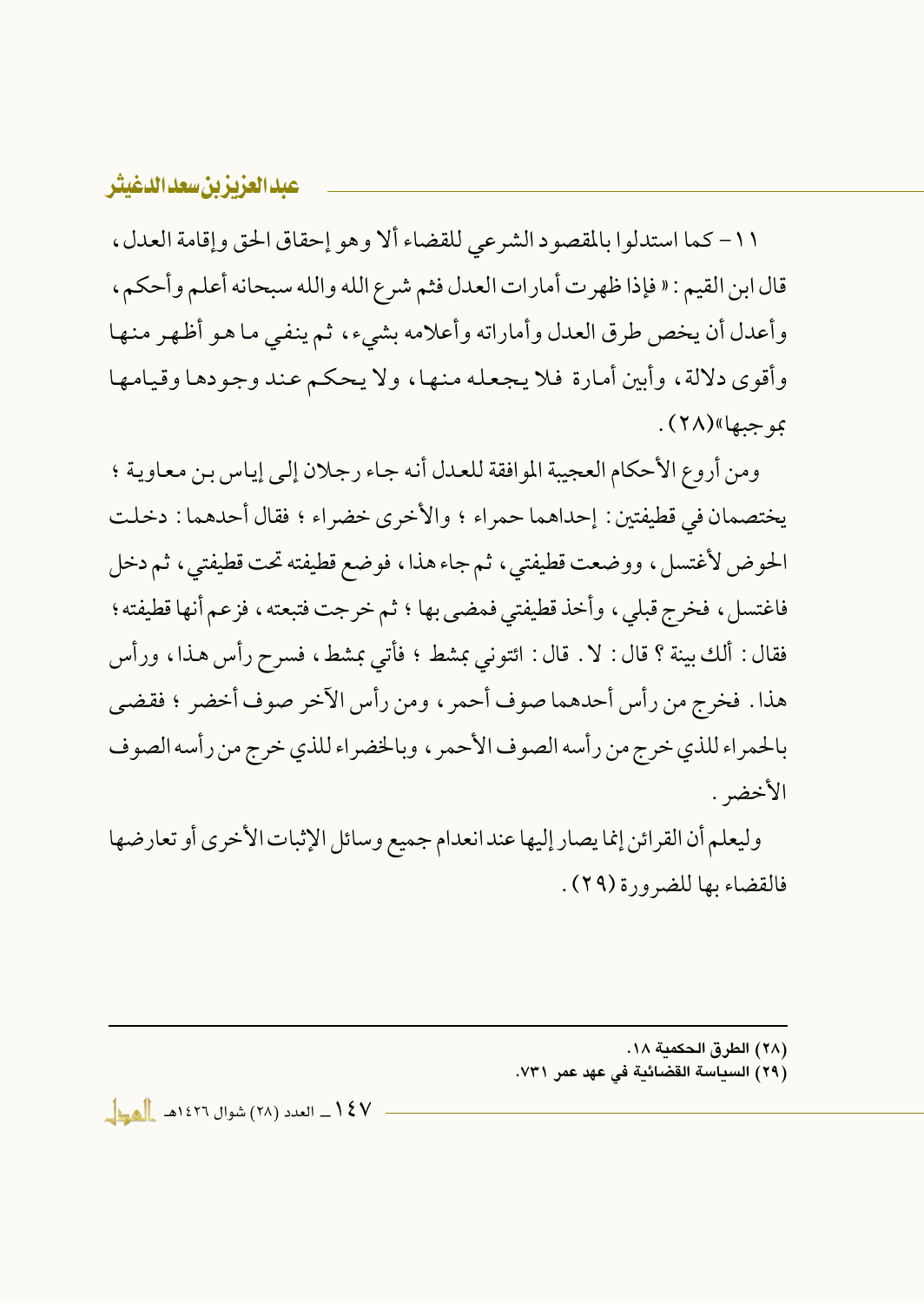## المطلب الثالث إثبات الحدود بالقرائن

المسألة الأولى: حكم الأخذ بالقرائن في الحدود:

اختلف أهل العلم في إثبات الحدود بالقرائن على قولين(٣٠):

**الأول :** أن الحدود تثبت بالقرائن القوية كالحبل في إثبات جريمة الزنـا ورائحة الخمر ووجود المسروقات لدى رجل صاحب تهمة ، وهو قول المالكية ، وقول عند الحنابلة(٣١) ، مع التنبيه إلى أن المالكية لا يرون الأخذ بالقرائن في الحدود إلا في ما حكم به الصحابة وهما مسألتا الحمل لمن لا زوج لها ووجود رائحة الخمر فقط(٣٢)، وأما ابن القيم فعممها بكل قرينة قوية(٣٣).

ومستند أصحاب هذا القول:

١ – حكم عمر بن الخطاب رضي الله عنه رضي الله عنه برجم المرأة التبي ظهر بها الحبل، وزوجها غائب، فقال معاذ : إن يكن لك عليها سبيل فلا سبيل لك على ما في بطنها، فقال عمر : احبسوها حتى تضع فوضعت غلاماً له ثنيتان، فلما رآه أبوه قال : ابني، فبلغ ذلك عمر فقال: عجزت النساء أن يلدن مثل معاذ (٣٤) .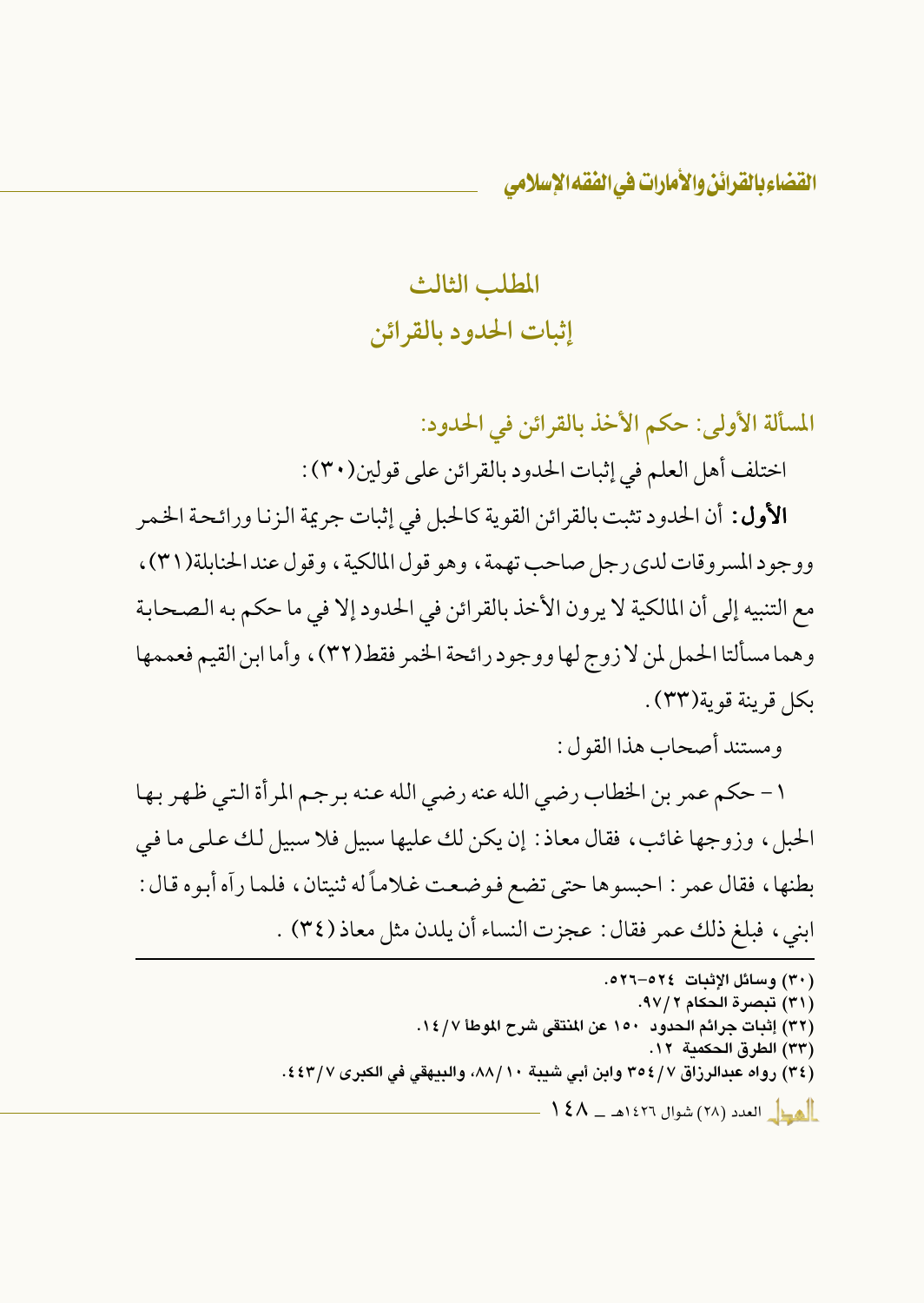### عيدالعزيز بن سعدالدغيثر

٢- وحكم في المرأة التي حملت لستة أشهر فأمر برجمها فاستدل له على بقوله تعالى : ﴿والوالدات يرضعن أولادهن حولين كاملين ﴾(البقرة : ٢٣٣) ويقوله : ﴿وحمله وفصاله ثلاثون شهراً ﴾(الأحقاف : ١٥) وأن الحمل يكون ستة أشهر فخلي عمر  $(50)$ سسل

٣- وحكم عمر بذلك فقال : « إني وجدت من فلان ريح شراب، فزعم أنه شراب الطلاء، وأنا سائل عما شرب، فإن كان يسر جلدته، فجلده عمر الحد تاماً »(٣٦). وفي دواية أنه ابنه عبيدالله(٣٧) .

ويجاب عنه بأنه جلده بالاعتراف ولم يجلده بمجرد الرائحة .

٤- ما رواه مسلم : « أن حمران مولى عثمان شهد على الوليد بن عقبة أنه شرب الخمر ، وشهد أخر أنه رآه يتقيأها، فقال عثمان : لم يتقيأها حتى شربها فحكم بجلده وعلى حاضر فلم ينكره»(٣٨) .

وأجيب بأنه لم يجلده بمجرد التقيؤ ، بل بشهادة وتقيؤ وتخبط في الكلام وهي في غير محل النزاع .

٥- وثبت في الصحيحين عن ابن مسعود رضي الله عنه : « أنه جلد بحمص رجلا وجد منه ريح الخمر "(٣٩)، ويجاب عنه باحتمال أنه اعترف بعد وجود هذه القرينة ، وعند وجود الاحتمال يبطل الاستدلال .

|                                        | (٣٥) رواه عبدالرزاق في المصنف ٢٥٠/٧، وعند مالك أنه في زمن عثمان، شرح الموطأ للزرقاني ١٤٦/٤. |
|----------------------------------------|---------------------------------------------------------------------------------------------|
|                                        | (٣٦) رواه مالك ٢ / ٣٤٢، والنسائي ٢٩٣/٨، والبيهقي في الكبرى ١٩٥/٨ و سنده صحيح.               |
|                                        | (۳۷) رواه عبدالرزاق ۲۲۸/۹، وابن أبي شيبة ۳۸/۱۰.                                             |
|                                        | (٣٨) الطرق الحكمية ١٢.                                                                      |
|                                        | (٣٩) الطرق الحكمية ١٢.                                                                      |
| ٩ ٤ ١ _ العدد (٢٨) شوال ١٤٢٦هـ [[هيما] |                                                                                             |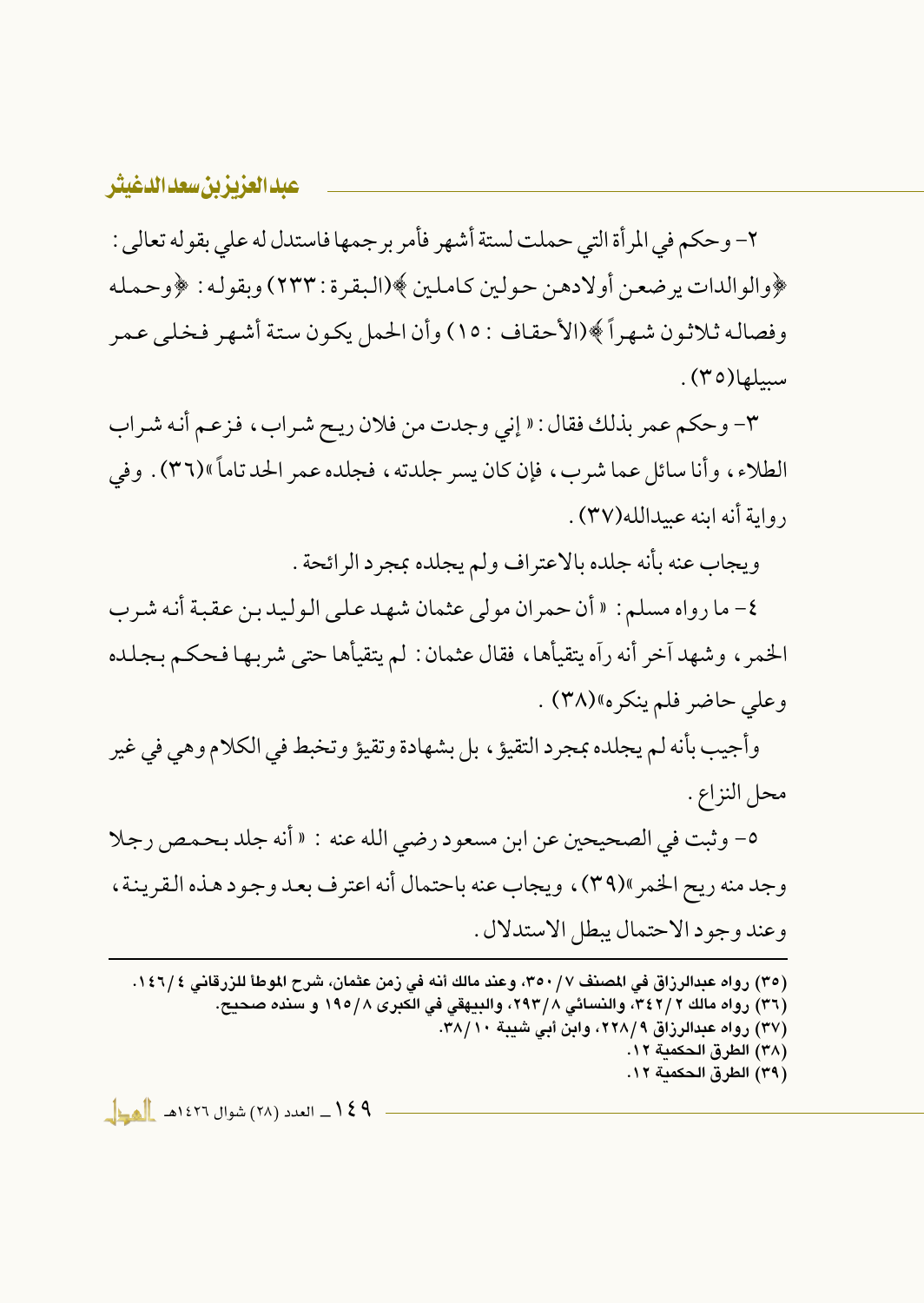٦- ومن الأدلة ما ذكره ابن القيم في الطرق الحكمية قال : «ولم تزل الأئمة والخلفاء يحكمون بالقطع إذا وجد المال المسروق مع المتهم، وهذه القرينة أقوى من البينة والإقرار ، فإنهما خبران يتطرق إليهما الصدق والكذب، ووجود المال معه نص صريح لا يتطرق الله شبهة» (٤٠).

القول الثاني: أن الحدود لا تثبت بالقرائن ، بل لا بد من الاعتراف أو الشهود، وبه قال الحنفية، والشافعية، وهو قول عند الحنابلة(٤١)، وأدلتهم:

١ – قالوا : وإنما استثنى العمل بالقرائن ، في الحدود لحديث ابن عباس مر فوعـا : «لـو كنت راجماً أحداً بغير بينة لرجمت فلانة فقد ظهر منها الريبة في منطقها وهيأتها ومن يدخل عليها» (٤٢).

٢ – و لأن الحدود تدرأ بالشيعات .

٣- وهي خالص حق الله تعالى وحقوق الله مبنية على المسامحة .

٤- وما رواه طارق بن شهاب قال : «بلغ عمر بن الخطاب أن امرأة متعبدة حملت، فقال : أراها قامت من الليل تصلى فخشعت فسجدت، فأتاها غاو من الغواة فتجثمها فأتته فحدثته بذلك فخلى سبيلها»(٤٣).

٥- وفي قصة رواها النزال بن سبرة في امر أة حملت بعد أن اعتدى عليها وهي نائمة وفيه أن عمر كتب في الأفاق: «ألا تقتلوا أحدا إلا بإذني»(٤٤).

> (٤٠) الطرق الحكمية ١٢. (٤١) مغنى المحتاج ٤ / ١٩٠. (٤٢) رواه ابن ماجه ٢/٨٥٥، وصحح إسناده البوصيري في الزوائد. (٤٣) الإصابة ٥٢٣/٣. (٤٤) رواه البيهقي في الكبرى ١٠/ ٢٣٦. ||هيم:|| العدد (٢٨) شوال ١٤٢٦هـ \_ • 0 \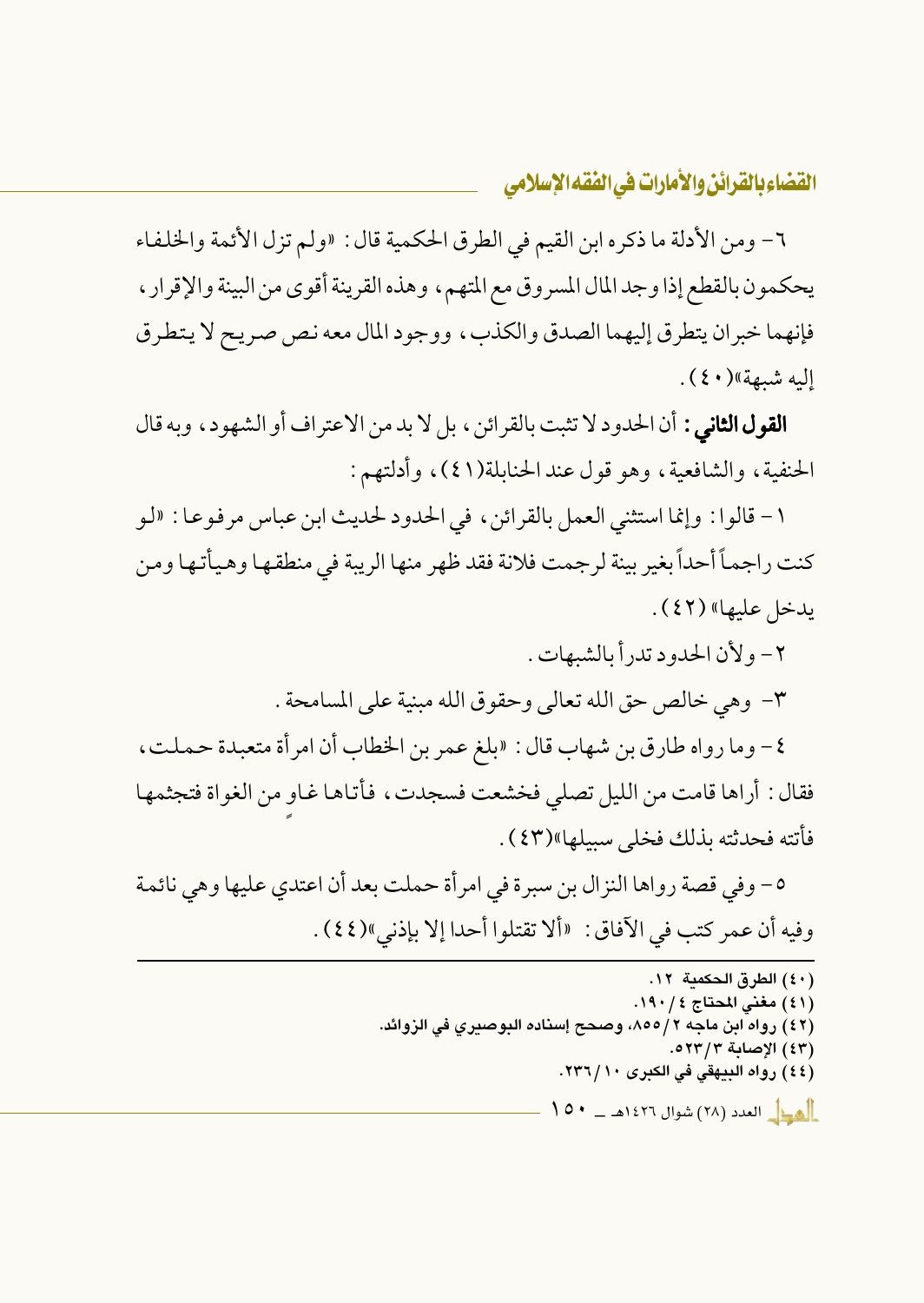٦- أنه يتصور حمل بلا زنا يبيح الحد، كما في حال الإكراه، وكما إذا تحملت ماء رجل، وقد حدثت فعلاً خصوصاص مع وجود بنوك المني في البلاد الغربية وغيرها .

٧- أنه قد توجد المسروقات لدي بريء كما في قوله تعالى : ﴿فلما جهزهم بجهازهم

جعل السقاية في رحل أخيه ثم أذن مؤذن أيتها العير إنكم لسارقون﴾ (يوسف : ٦٩) .

٨- وأما الخمر فيحتمل الخطأ في شربه والإكراه أو الاضطرار ، فلا يحكم بالحد بمجرد الرائحة أو القيء؛ لأنه قد يكون معذورا لاختلاف أسماء الخمر أو الجهل بإسكاره والله أعلم(٤٥)، بل قد تشبه بعض السموم الخمر في الرائحة فليست دليلاً على السكر(٤٦) . والراجح والله أعلم أن للجرائم أحوالاً:

**الحال الأولى :** أن يكون الحد خالص حق الله تعالى ، كالزنا ، فالحكم فيه أن تستخدم القرائن وسيلة للضغط على المتهم ليقر ويعترف، فإن لم يعترف بالجرم فلا يقام عليه الحد إلا بالاعتراف أو الشهود، لتشوف الشارع إلى الستر كما في قصة ماعز المشهورة والله أعلم .

**الحال الثانية** : أن يكون للجرم أثر في فعل جرائم أخرى كقيادة السيارة في حال السكر . فالصواب في مثل هذه الحالة الأخذ بالقرائن القوية والله أعلم، ردعاً للمتساهلين، ومنعاً للجرائم الناتجة عن السكر .

**الحال الثالثة :** أن يكون الحد حقّاً للمتضرر وذلك في حالة القذف، فالراجح في هذه الحالة أن يؤخذ بالقرائن القوية .

- (٤٥) دور الأثر المادي في الإثبات الجنائي ١١١.
	- (٤٦) السياسة القضائية في عهد عمر ٧٤٥.

١٥١\_ العدد (٢٨) شوال ١٤٢٦هـ [[جهل]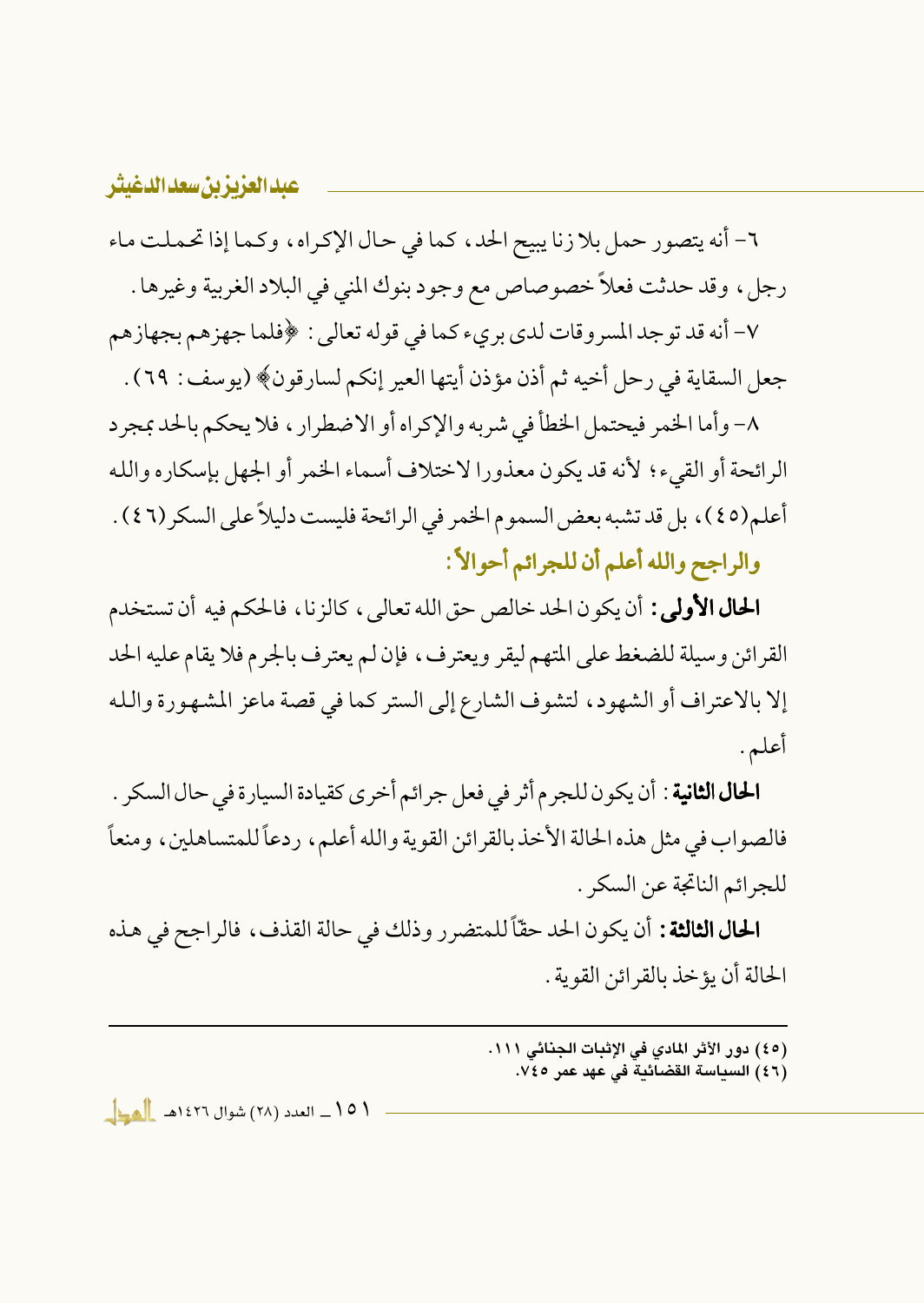المسألة الثانية: إمكان إثبات الحدود بالعلم الحديث:

يمكن إثبات السُّكْر بالفحص المخبري للدم، وفي بريطانيا يستعمل جهاز يوضع على الأنف لمعرفة السكر في حالة وقوع الحوادث(٤٧).

كما يمكن إثبات القذف باستخدام بصمة الصوت وذلك في حالة ما إذا استخدمت أجهزة التسجيل المتطورة، ويوجد جهاز اسمه جهاز «أوروس» يمكن به تمييز الأصوات والتعرف عليها ألياً، وبالتجربة فإن نسبة الخطأ في نتائج هذا الجهاز لا تجاوز ١٪(٤٨)، كما يمكن إثبات حد الردة وإثبات نشر المبادئ الهدامة بذلك، والله أعلم .

المطلب الرابع إثبات القصاص بالقرائن

المسألة الأولى: هل يثبت القصاص بالقرائن:

اختلف أهل العلم على قولين : الأول: أن القصاص يثبت بالقرائن(٤٩)، وهو قول ابن تيمية، وابن القيم، وابن فرحون، ونصت عليه مجلة الأحكام العدلية، كما لو ظهر إنسان من دار، ومعه سكَّين في يديه، وهو متلوِّث بالدِّماء، سريع الحركة، عليه أثر الخوف، فدخل إنسان أو جمعٌ من النّاس في ذلك الوقت، فوجدوا بها شخصاً مذبوحاً لذلك الحين، وهو مخضَّب

> (٤٧) السياسة القضائية في عهد عمر ٧٤٥. (٤٨) دور الأثر المادي في الإثبات الجنائي ١١٣. (٤٩) وسائل الإثبات ٥٢٧. الشيط العدد (٢٨) شوال ١٤٢٦هـ - ١٥٢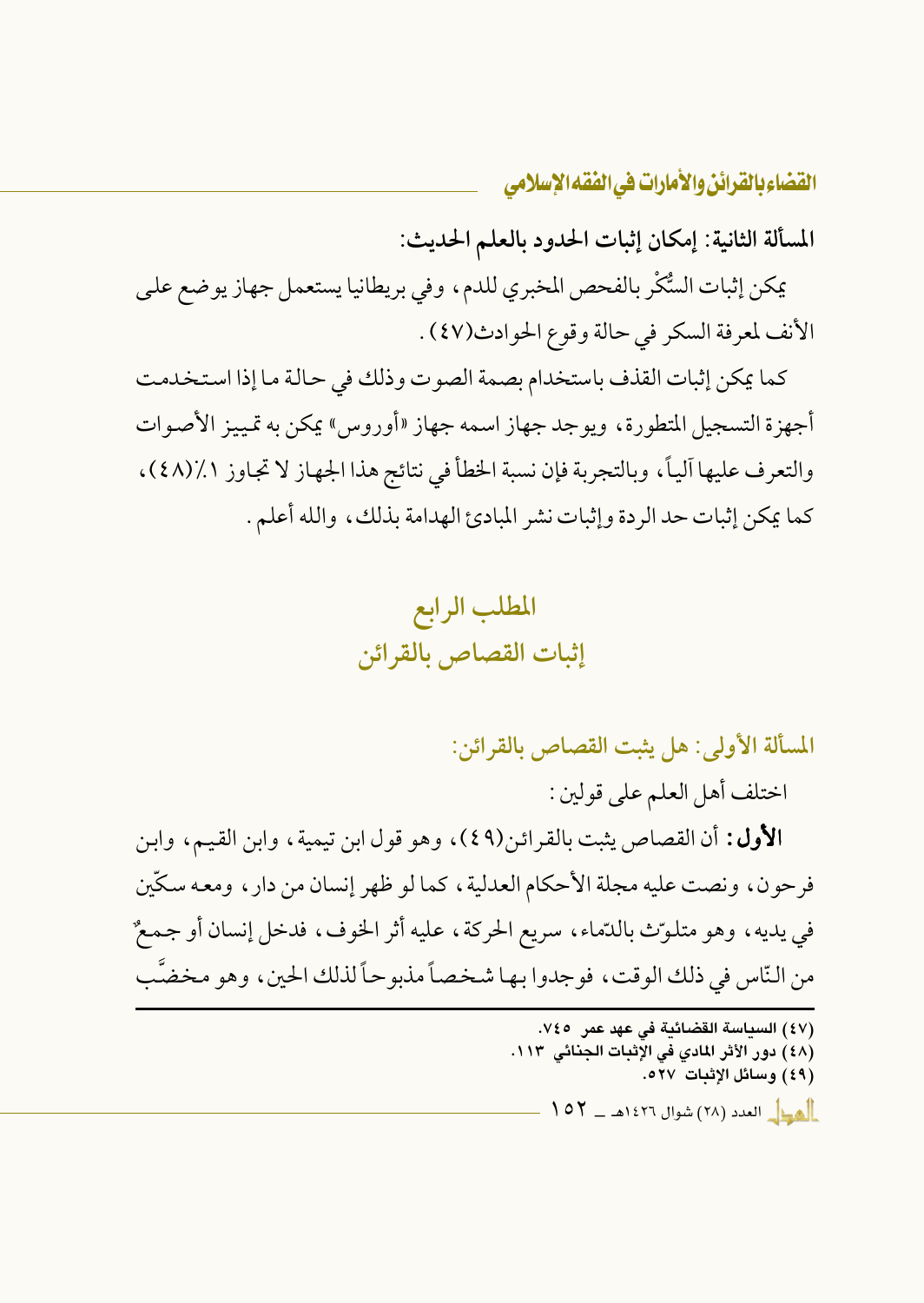### عبدالعزيزين سعدالدغيثر

بدمائه ، ولم يكن في الدّار غير ذلك الرّجل الّذي وجد على الصّقة المذكورة ، وهو خارج من الدّار ، فإنّه يؤخذ به ؛ إذ لا يشكّ أحد في أنّه قاتله واحتمال أنّه ذبح نفسه ، أو أنّ غير ذلك الرَّجل قتله ثمّ تسوَّر الحائط وهرب، ونحو ذلك، فهو احتمال بعيد لا يلتفت إليه؛ إذ لم ينشأ عن دليل . وقال ابن القيم : «وهل يشك أحد رأى قتيلاً يتشحط في دمه ، وآخر قائماً على رأسه بالسكين : أنه قتله ؟ ولا سيما إذا عرف بعداوته»(٥٠) .

إلا أنه قد يقع شيء من ذلك فيتهم البريء فقد نقل ابن القيم من قضايا على رضي الله عنه : «أنه أتى بر جل وجد في خربة بيده سكين متلطخة بدم، وبين يديه قتيل يتشحط في دمه . فسأله ؟ فقال : أنا قتلته ، قال : اذهبوا به فاقتلوه . فلما ذهب به أقبل رجل مسرعاً، فقال: يا قوم، لا تعجلوا . ردوه إلى على، فردوه، فقال الرجل: يا أمير المؤمنين، ما هذا صاحبه، أنا قتلته . فقال على للأول : ما حملك على أن قلت : أنا قاتله، ولم تقتله ؟ قال : يا أمير المؤمنين ، وما أستطيع أن أصنع ؟ وقد وقف العسس على الرجل يتشحط في دمه، وأنا واقف، وفي يدي سكين، وفيها أثر الدم، وقد أخذت في خربة ؟ فخفت ألا يقبل مني، وأن يكون قسامة، فاعترفت بما لم أصنع، واحتسبت نفسي عند الله . فقال على: بئسما صنعت . فكيف كان حديثك ؟ قال : إني رجل قصاب ، خرجت إلى حانوتي في الغلس ، فذبحت بقرة وسلختها . فبينما أنا أسلخها والسكين في يدي أخذني البول . فأتيت خربة كانت بقربي فدخلتها، فقضيت حاجتيي، وعدت أريد حانوتي، فإذا أنا بهذا المقتول يتشحط في دمه فراعني أمره، فوقفت أنظر إليه والسكين في يدي، فلم أشعر إلا بأصحابك قد وقفوا على فأخذوني ، فقال الناس: هذا قتل هذا ، ما له قاتل سواه . فأيقنت

١٥٣\_ العدد (٢٨) شوال ١٤٢٦هـ ||هط|

<sup>(</sup>٥٠) الطرق الحكمية ١١.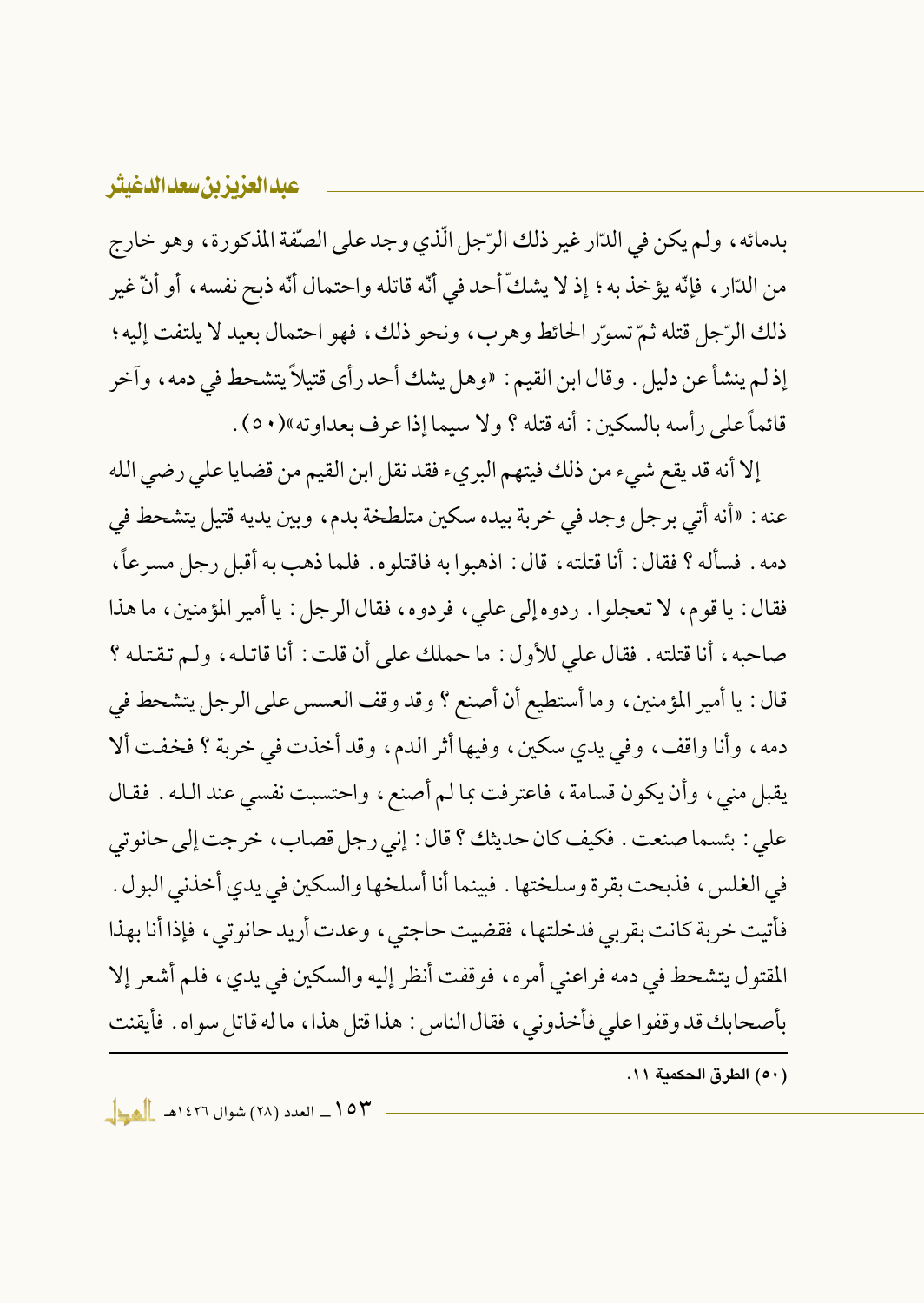أنك لا تترك قولهم لقولي، فاعترفت بما لم أجنه، فقال على للمقر الثاني : فأنت كيف كانت قصتك ؟ فقال أغواني إبليس، فقتلت الرجل طمعاً في ماله، ثم سمعت حس العسس، فخرجت من الخربة ، واستقبلت هذا القصاب على الحال التي وصف ، فاستترت منه ببعض الخربة حتى أتى العسس ، فأخذوه وأتوك به . فلما أمرت بقتله علمت أنبي سأبوء بدمه أيضاً، فاعترفت بالحق. فقال للحسن: ما الحكم في هذا؟ قال: يا أمير المؤمنين، إن كان قد قتل نفساً فقد أحيا نفساً، وقد قال الله تعالى : ﴿ومِن أحياها فكأنما أحيا الناس جميعا﴾(المائدة : ٣٢)، فخلي على عنهما، وأخرج دية القتيل من بيت المال» . وهذا – إن وقع صلحاً برضا الأولياء – فلا إشكال، وإن كان بغير رضاهم فالمعروف من أقوال الفقهاء : أن القصاص لا يسقط بذلك ؛ لأن الجاني قد اعترف بما يوجبه ، ولم يوجد ما يسقطه، فيتعين استيفاؤه (٥١).

**الثاني :** أنه لا يثبت إلا بالاعتراف أو الشهود، والقسامة مستثناة بالنص ولا يقاس عليها، وهو قول الجمهور (٥٢).

والراجح أن الأخذ بالقرائن القوية مما يحقق العدل الذي جاءت به الشريعة، إضافة إلى أن من أهم أهداف القضاء في الإسلام حفظ الحقوق وإزالة الظلم بأي طريق مباح والله أعلم . فلا بد من الأخذ بها حفظاً للحقوق وردعاً للمجر مين الذين لا يألون جهداً في إخفاء جرائمهم، ولا طمع في إقرارهم لفساد الزمان وقلة الديانة . إضافة إلى تطور وسائل التحقيق والكشف بشكل مذهل كما سيأتي والله أعلم .

- (٥١) الطرق الحكمية ٥٣.
- (٥٢) وسائل الإثبات ٥٢٧.
- الصطل العدد (٢٨) شوال ١٤٢٦هـ \_ ١٥٤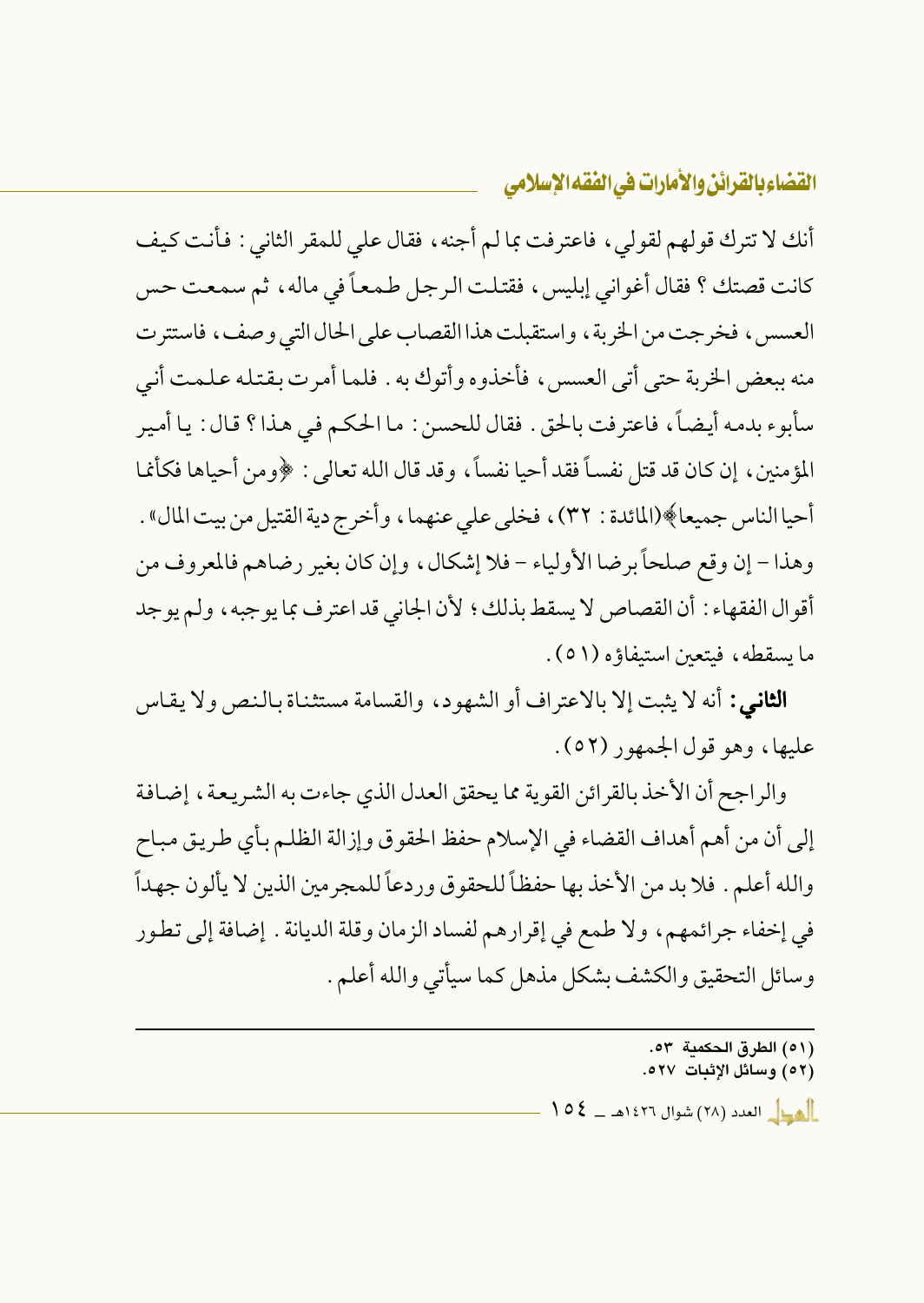عيد العزيز بن سعد الدغيثر

المسألة الثانية: دور الوسائل الحديثة في كشف الجرائم:

يمكن أن يتم التعرف على الجاني بأمور : أولاً: الآثار الحيوية، وذلك عن طريق:

١ – الدم، إذ يمكن معرفة طبيعة السائل الأحمر الموجود في مسرح الجريمة، وهل هـو دم أم صبغة ، فإن كان دماً فهل يخص إنساناً أم حيواناً، ويمكن تمييز صاحب الدم إذا كان هناك عدة متهمين وذلك باستخدام بصمة الحمض النووي DNA الدقيقة بنسبة ١٠٠٪(٥٣) . كما يمكن معرفة زمن انبعاث الدم مما يساعد على إخراج من ثبت أنه وقت خروجه في غير مسرح الجريمة .

٢- بقايا الشعر ، إذ قد يمسك المجنى عليه بشعر الجاني ، مما يمكن من تمييزه عند تعدد المتهمين . ويمكن عن طريق فحص الشعر في المختبر الجنائي تمييز الشعر الآدمي من غيره، وهل هو لذكر أم أنثى، ومن أي مواضع الجسم هو ، وهل هو منزوع أم مقصوص لقصد التمويه(٥٤)، كما يمكن تمييز صاحب الشعر إذا كان هناك عدة متهمين وذلك باستخدام بصمة الحمض النووي DNA التي أثبتت الاختبارات أنها دقيقة بنسبة ١٠٠٪ . (٥٥) . ٣-المني، ولتحديده أهمية كبري في إثبات جرائم الاغتصاب والجرائم الجنسية بشكل عام . ويمكن تحديد صاحب البقع المنوية بواسطة علم البصمات الوراثية (٥٦) . ٤- اللعاب، ويمكن تحديد شخصية صاحبه بتحليله .

- (٥٣) دور الأثر المادي في الإثبات الجنائي ٢١, ٢٣.
	- (٥٤) دور الأثر المادي في الإثبات الجنائي ٣٧.
	- (٥٥) دور الأثر المادي في الإثبات الجنائي ٣٨.
	- (٥٦) دور الأثر المادي في الإثبات الجنائي ٤٢.

00 \ \_ العدد (٢٨) شوال ١٤٢٦هـ ||هيا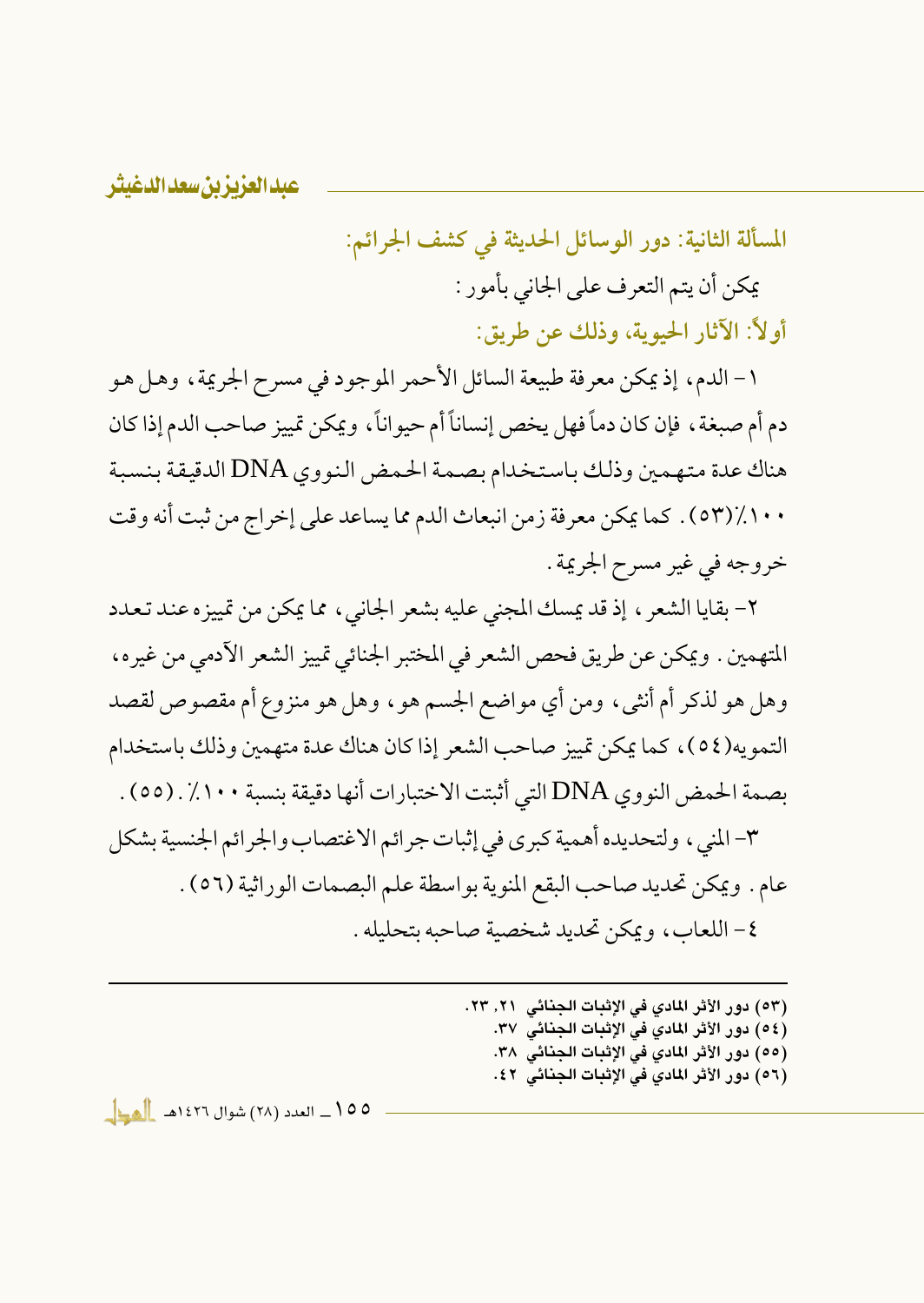٥– العَرَق المظهر للبصمات(٥٧)، وقدتم تطوير أجهزة ليزر حساسة لتمييز البصمات مما يساعد على معرفة الجاني (٥٨) .

٦- العَرَقِ المسببِ لرائحة الجسم؛ إذ كل شخص يتميز برائحة خاصة، ولذا نجد في سورة يوسف : ﴿اذهبوا بقميصي هذا فألقوه على وجه أبي يأت بصيراً وأتوني بأهلكم أجمعين\* ولما فصلت العير قال أبوهم إني لأجد ريح يوسف لولا أن تفندون﴾ (يوسف : ٩٣-٩٤) . ولذا نجد أن الكلاب البوليسية تتعرف على الجاني بر ائحته إذ حباها الله قوة شم هائلة . كما يوجد جهاز دقيق اسمه جهاز (الكروماتوجرافيا) يميز صاحب رائحة العرق الموجودة في مسرح الجريمة (٥٩) .

٧- يصمة الصوت؛ إذ يمكن تميز صوت الرجل من المرأة ومعرفة صاحب الصوت بجهاز (أوروس)(٦٠)، ولذا تعمدالمصارف إلى ربط جهاز تسجيل على خطوط الهاتف للاستعانة بها عند الحاجة .

ثانياً: الآثار الانطباعية لأداة الجريمة:

إذ يمكن تحديد السلاح المستخدم في الجريمة(٦١)، فإذا وجدت الطلقة النارية أمكن معرفة عين السلاح الذي أطلقت به(٦٢) . كما يمكن معرفة السيارة في حالة الدعس بمعرفة أثار العجلات بشرط أن يكون الاشتباه في عدد محدود من الأشخاص. .

(٥٧) انظر (صور موضحة وطريقة تحليل البصمات في التحقيق الجنائي ومهام المحقق في مسرح الجريمة) ٢٠٧– ٢١٦. (٥٨) دور الأثر المادي في الإثبات الجنائي ٤٤–٤٩. (٥٩) دور الأثر المادي في الإثبات الجنائي ٥٠–٥١. (٦٠) دور الأثر المادي في الإثبات الجنائي ٥٣. (٦١) التحقيق الجنائي ومهام المحقق في مسرح الجريمة ٢٤٩ – ٢٧٩. الشيخ العدد (٢٨) شوال ١٤٢٦هـ - ١٥٦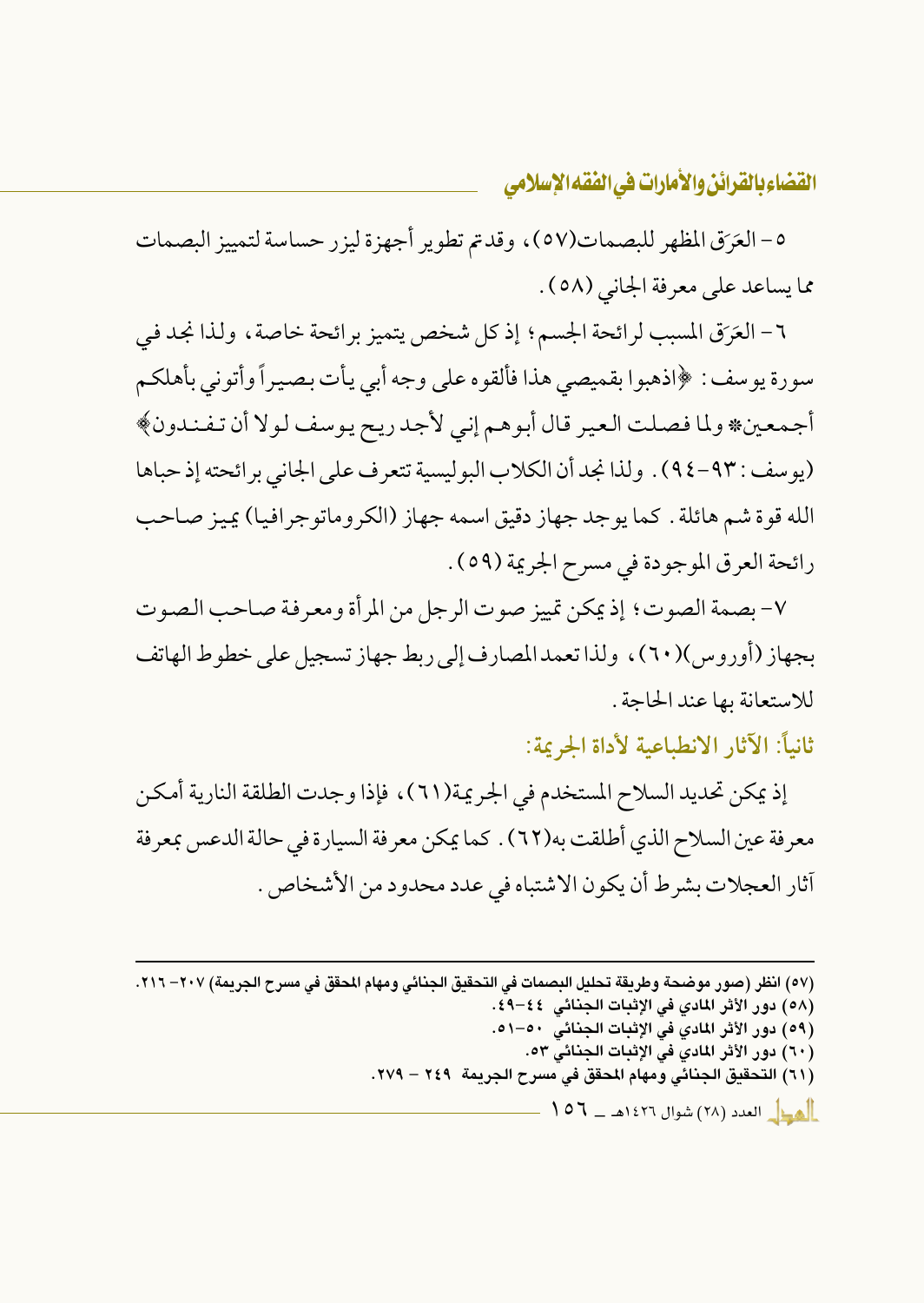عيد العزيز بن سعد الدغيثر

المطلب الخامس القضاء بقرينة اللوث في القسامة

القسامة في اللغة : من القسم وهو الحلف واليمين . وفي الاصطلاح : هي أيمان مكررة في دعوى قتل معصوم . ومحلِّ القسامة يكون عند وجود قتيل في محلَّة لا يعرف قاتله .

وقد قال بموجب القسامة جماهير العلماء من الأئمة الأربعة والظاهرية وغير هم(٦٣)، ومستندهم ما في الصحيحين من حديث سهل بن أبي حثمة : « أنَّ عبد الله بن سَهل ومحيِّصةَ بن مسعود أتيا خيبرَ فتفرَّقا في النَّخل فقْتلَ عبدُ الله بن سهَل ، فجاء عبدُ الرحمن بن سهل وحُوَيِّصةً ومحيِّصة ابنا مسعود إلى النبيِّ صلى الله عليه وسلم فتكلموا في أمر صاحبهم، فبدأ عبدُ الرحمن ـ وكان أصغرَ القوم ـ فقال النبيُّ صلى الله عليه وسلم : كبِّر الكُبْرَ . قال يحيى : ليَلِيَ الكلامَ الأكبرُ . فتكلموا في أمرٍ صاحبهم، فقال النبيُّ صلى الله عليه وسلم : أتستَحقونَ قتيلَكم ـ أو قال صاحبَكم ـ بأيمان خمسينَ منكم؟ قالوا : يارسولَ الله، أمرُّ لم نرَه . قال : فتُبْر ؤكم يهودُ في أيمان خمسينَ منهم . قالوا : يارسولَ الله ، قوم كفَّارٌ، فوَداهم رسولُ الله صلى الله عليه وسلم من قبَله» (٢٤) .

وهي من القضاء بالقرائن . قال ابن رشد : أجمع جمهور القائلين بها أنها لا تجب إلا بالشيهة (٦٥).

> (٦٢) دور الأثر المادي في الإثبات الجنائي /٥٨. (٦٣) بداية المجتهد ٢ /٤٣٧، وسائل الإثبات ٥٢٨– ٥٣٢. (٦٤) رواه البخاري ٦٠٠٠، ومسلم١٦٦٦٩. (٦٥) بداية المجتهد ٢٧/٢٤.

١٥٧\_ العدد (٢٨) شوال ١٤٢٦هـ ||هط|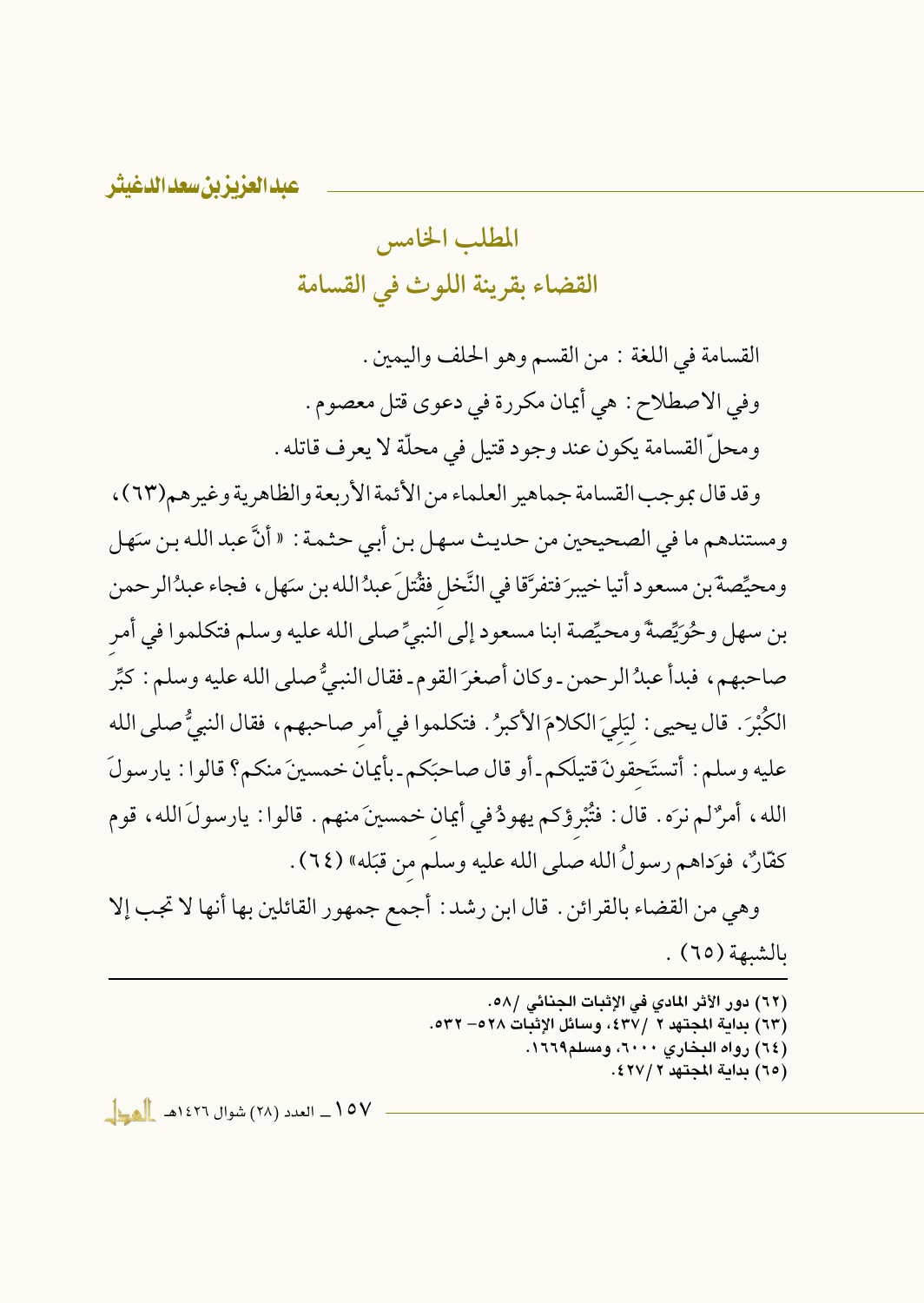فإذا لم يكن لوث فلا قسامة ، وهو ما ذهب إليه مالك والشَّافعيِّ وأحمد في إحدى الرّوايتين عنه إلى أنّه إذا لم يكن هناك عداوة ولا لوث (أي شبهة قويّة توجب غلبة الظّنّ بصحَّة التَّهِمة) كانت هذه الدِّعوي كسائر الدِّعاوي : البيِّنة على المدِّعي ، والقول قول المنكر . وليس في ذلك يمين، لأنّ النّكول عن اليمين بذل، ولا بذل في الأنفس، فلا يحلّ للإنسان أن يبيح لغيره قتل نفسه، وعليه القصاص إن فعل . وأمّا إذا كان هناك لوث، كالعداوة الظَّاهرة، وعند المالكية : كما إذا شهد شاهد(٦٦) وإدَّعي أولياء القتيل علي معيّن أنّه قتله، حلف من الأولياء خمسون: إنّ فلاناً هو قاتله عمداً، فيستحقّون القصاص، أو خطأً، فيستحقّون الدّية .

واختلف أهل العلم في موجب القسامة على قولين :

**الأول:** أنها توجب القود في العمد والدية في غيره، وبه قال المالكية والحنابلة . ومستندهم قوله صلى الله عليه وسلم في حديث القسامة السابق : «أتستَحقونَ قتيلَكم ـ أو قال صاحبَكم ـ بأيمان خمسينَ منكم» .

**الثاني :** أنها لا توجب إلا الدية احتياطاً في الدماء ، وهو قول الحنفية والشافعية .

وذهب أبو حنيفة إلى أنَّ القسامة لا توجَّه إلاَّ إلى المدَّعي عليهم، فيختار أولياء القتيل خمسين من أهل المحلَّة ، فيحلفون أنَّهم ما قتلوه ، ولا يعرفون له قاتلاً . فيسقط القصاص ، و تستحقّ الدّنة .

- (٦٦) تبصرة الحكام ٣١٥/١.
- ] هيمار العدد (٢٨) شوال ١٤٢٦هـ \_ ١٥٨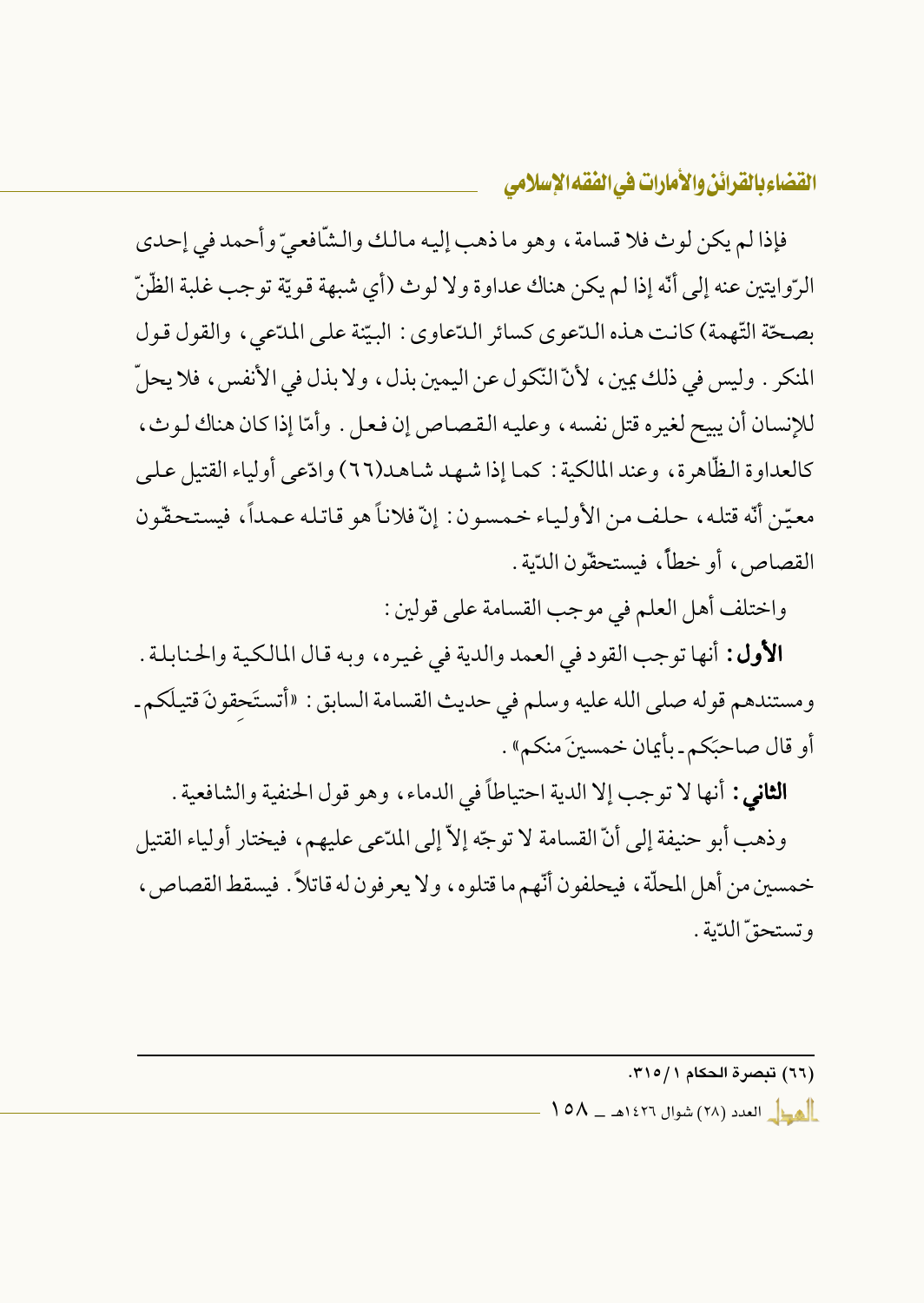عيدالعزيز بن سعدالدغيثر

المطلب السادس القضاء بقرينة الشبه بقول القافة

القافة : جمع قائف، وهو في اللُّغة : من يتَّبع الأثر (٦٧) . وفي الشَّرع : الَّذي يتتبَّع الآثار ويتعرَّف منها الَّذين سلكوها ، ويعرف شبه الرَّجل بأبيه وأخيه ويلحق النِّسب عند الاشتباه ، بما خصَّه اللَّه تعالى به من علم ذلك .

وفي هذا المبحث عدة مسائل، وهي مفصلة على النحو التالي : المسألة الأولى: تحرير أقوال الفقهاء في الأخذ بقول القافة:

اختلف العلماء في الأخذ بقول القافة على أقوال :

**القول الأول :** قول مالك والشّافعيّ وأحمد(٦٨)، ورجحه ابن حزم، أنّه يحكم بالقافة في ثبوت النّسب، إلا أن مالكًا لم يأخذ به إلا في الإماء . واستدل مالك والشافعي بحديث مجزز المدلجي لما رأى أقدام زيد بن حارثة وابنه أسامه وأنه قال : «إن هذه الأقدام بعضها من بعضٍ» فُسَّر النبي صلى الله عليه وسلم بقو له(٦٩) وردوا على مالك بأن زيدا وأسامة أحرار . فليس على الفرْق دليل .

وأجيب عن الحديث بأن النسب ثابت بالفراش وإنما سرَّ النبي صلى الله عليه وسلم بتوافق قوله مع الأصل وهو الفراش .

والقول الثاني: قول الحنفيّة بأنه لا يحكم بقول القافة ، ومستندهم :

(٦٧) المعجم الوسيط ٧٦٦/٢. (٦٨) ترتيب الفروق ٢ /٢٦٧-٢٦٨. (٦٩) رواه البخاري (١٣٦٥) ومسلم (١٠٨٢).

109 ــ العدد (٢٨) شوال ١٤٢٦هـ المط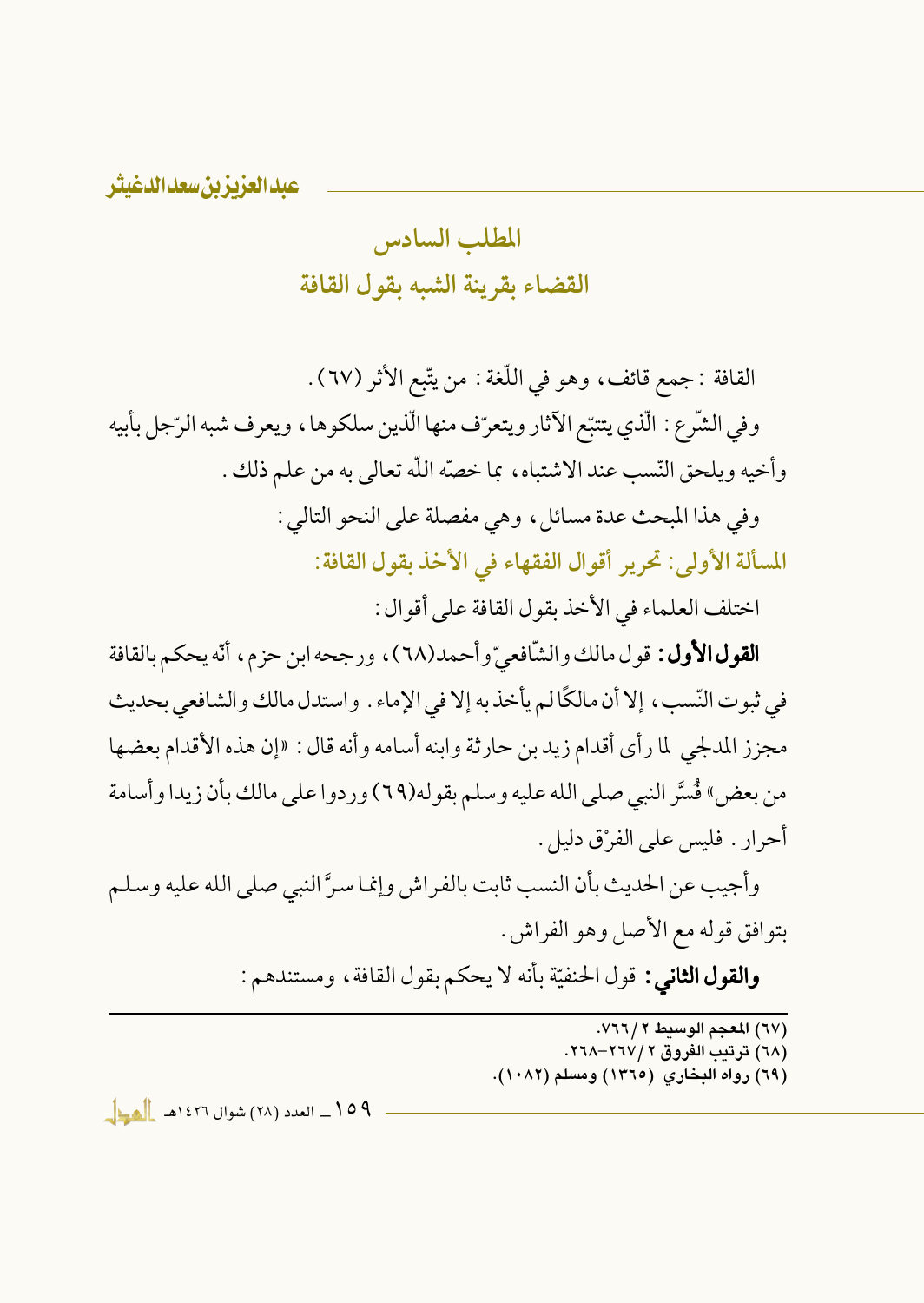١- الحديث المتفق عليه : «الولد للفراش وللعاهر الحجر» .

٢- وحديث الرجل الذي قال : «إن امرأتي ولدت غلاماً أسود» فقال صلى الله عليه وسلم: «هل لك من إبل؟ قال : نعم، قال : فما ألوانها؟ قال : حمر ، قال : فهل فيها من أورق؟ قال : إن فيها لورقاً، قال : فأنى لها ذلك؟ قال : عسى أن يكون نزعه عرق، فقال صلى الله عليه وسلم: «وهذا عسى أن يكون نزعه عرق» (٧٠).

وبني الحنفية على قولهم في مسألة مشهورة وهي : إذا تنازع اثنان صبياً فإنه يعمل بالتر جيح ثم بالتعارض فينسب الطفل إلى أبوين أو أمين ، مستندين إلى قضاء عمر رضي الله عنه(٧١)، ولكنه ضعيف لا يصح سنده . (٧٢)

وردّه ابن حزم والجمهور بأنه مخالف للكتاب والسنة والعقل الصحيح(٧٣)، وقد أكد الطب الحديث استحالة أن يكون ابن من أبو ين إلا في حال التو أم من بييضتين ؛ إذ قد تلقح بييضة بحيوان منوي من رجل والأخرى بحيوان منوى من رجل آخر وحدث هذا وتم تأكيده بتحليل الحمض النووي (٧٤).

ولأنه وجدت وسائل أكثر دقة فالراجح أن يستعاض عن القيافة القديمة بالقيافة الحديثة ( فحص البصمة الوراثية) خصوصاً مع ابتعاد العرب عن القيافة وقلة المتخصصين العدول فيها، إضافة إلى انتفائها في معظم بلدان العالم الإسلامي (٧٥) .

> (٧٠) رواه البخاري (٢٠٣٢) ومسلم (١١٣٧). (٧١) السنن الكبرى ١٠/ ٢٦٤. (٧٢) رواه البيهقي ٢٦٤/١٠، وفي قصة أخرى عند عبدالرزاق ٣٦٠/٧ وابن أبي شيبة ٣٧٩/١١. (٧٣) المحلي ١٠/ ١٤١. (٧٤) خلق الإنسان بن الطب والقرآن ٤٩٠، عن السياسة القضائية في عهد عمر ٧٦٤. (٧٥) التحقيق الجنائي ومهام المحقق في مسرح الجريمة ٢٢٧. الشيط العدد (٢٨) شوال ١٤٢٦هـ - ١٦٠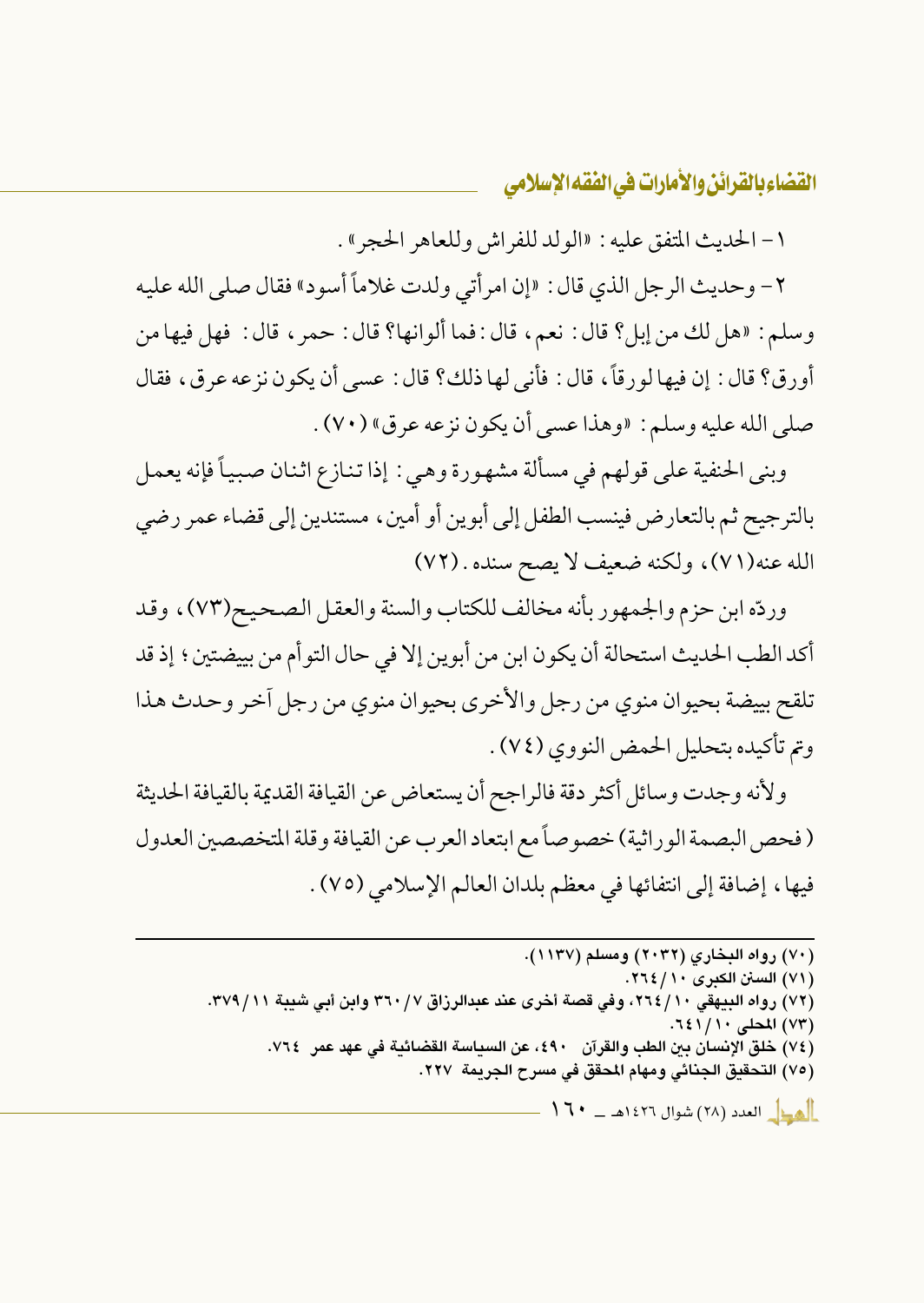المسألة الثانية: إثبات بنوة مجهول النسب بالطرق اليقينية الحديثة:

من اليقين عند أهل الاختصاص في علم الطب الوراثي أن الصفات الوراثية للابن مشابهة لأبيه وأمه . ويكون ذلك عن طريق فحص الدم لمجهول النسب ولوالديه المتناز عين (٧٦) ، ولذا فالأخذ بها متعين عند الحاجة .

#### الخاتمة

وأود أن أختم هذا البحث بذكر نتائجه التي هي : ١ – أن القضاء بالقر ائن اليقينية أمر لا يختلف فيه أحد من العلماء . ٢- كما لا يختلفون في رد القرائن الضعيفة المتوهمة . ٣- وأن الراجح الأخذ بالقرائن القوية في الأموال .

٤- أنه بالنظر إلى النصوص النبوية والحوادث التي وقعت في عهده نجد أن جريمة الزنا لها خصوصية من حيث تشوف الشارع فيها إلى الستر ، وعليه لا يؤخذ بالقرائن فيها لاثناتها .

٥- أن شرب الخمر مؤد إلى جرائم كثيرة جنائية ؛ لأنها أم الخبائث ، والأخذ بالقرائن لإثباتها سبب لردع المجرمين من معاقرتها .

٦- ولما للقذف من حق للمقذوف فإن إثباته بالقرائن أمر لا يخالف الشرع، بل هو مؤد لمقصد من أعظم مقاصده ألا وهو تحقيق العدالة .

(٧٦) دور الأثر المادي ١٠٤.

١٦١\_ العدد (٢٨) شوال ١٤٢٦هـ [[جيد]